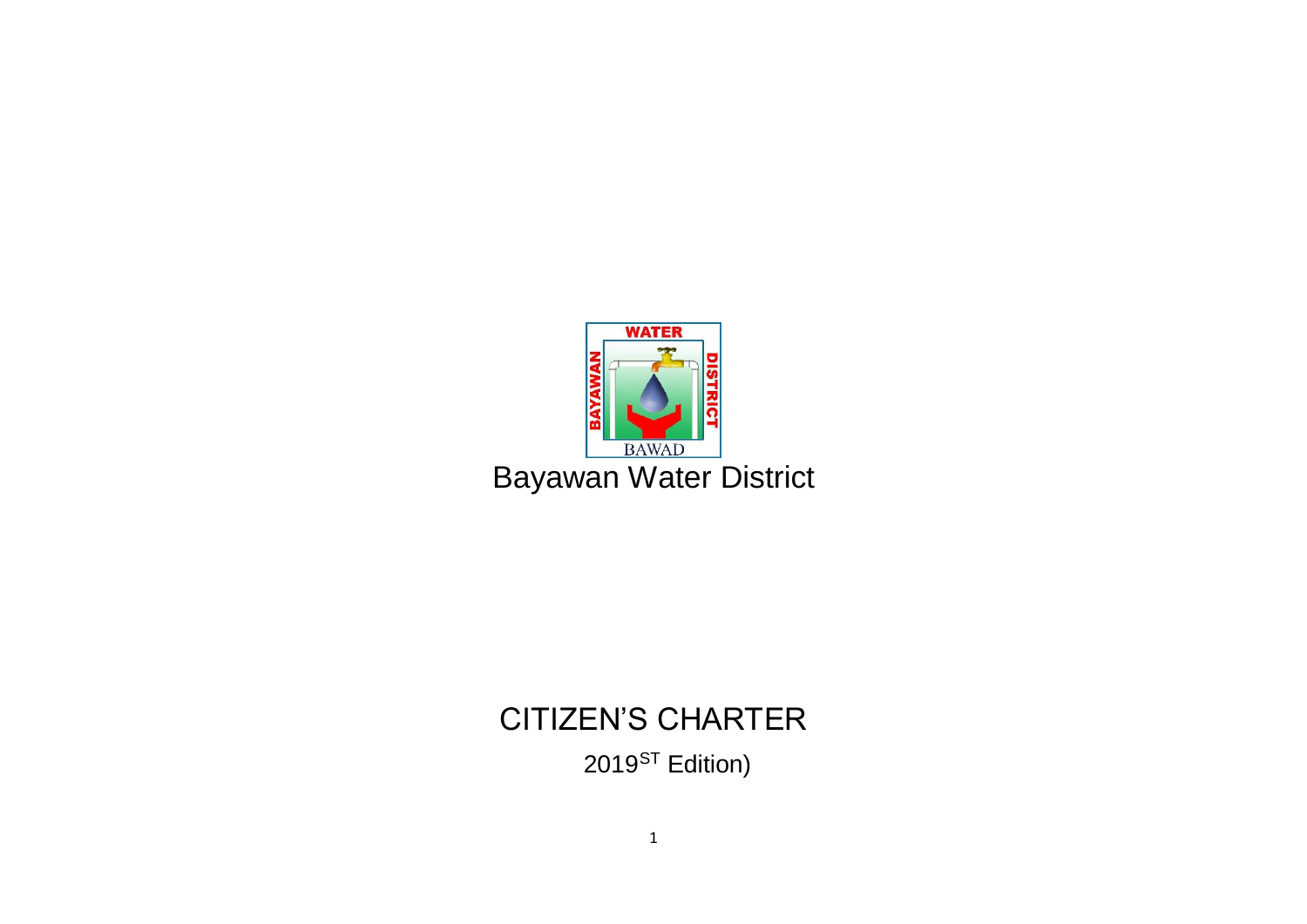

#### **I. Mandate:**

Pursuant to Presidential Decree No. 198 (Provincial Water Utilities Act of 1973), the Bayawan Water District was formed for the purpose of the following:

- (a) Acquiring, installing, improving, maintaining and operating water supply and distribution systems for domestic, industrial, municipal and agricultural uses for residents and lands within the boundaries of such districts,
- (b) Providing, maintaining and operating wastewater collection, treatment and disposal facilities, and

(c) Conducting such other functions and operations incidental to water resource development, utilization and disposal within such districts, as are necessary or incidental to said purpose.

#### **II. Vision Mission:**

Improved living conditions of the target population of Bayawan City thru- 24-hour clean drinking water.

#### **III. Service Pledge:**

As public servants, the Bayawan Water District commits to embody:

Commitment – We commit ourselves the level of enthusiasm each employee has towards his/her tasks assigned at a workplace and that each person has commitment towards the goals, mission, and vision of the organization he/she is associated with.

Teamwork – We commit ourselves that we fully understood the willingness to work together to achieve a common aim.

Environmental Stewardship – We commit ourselves responsible use and protection of the natural environment through conservation and sustainable practices.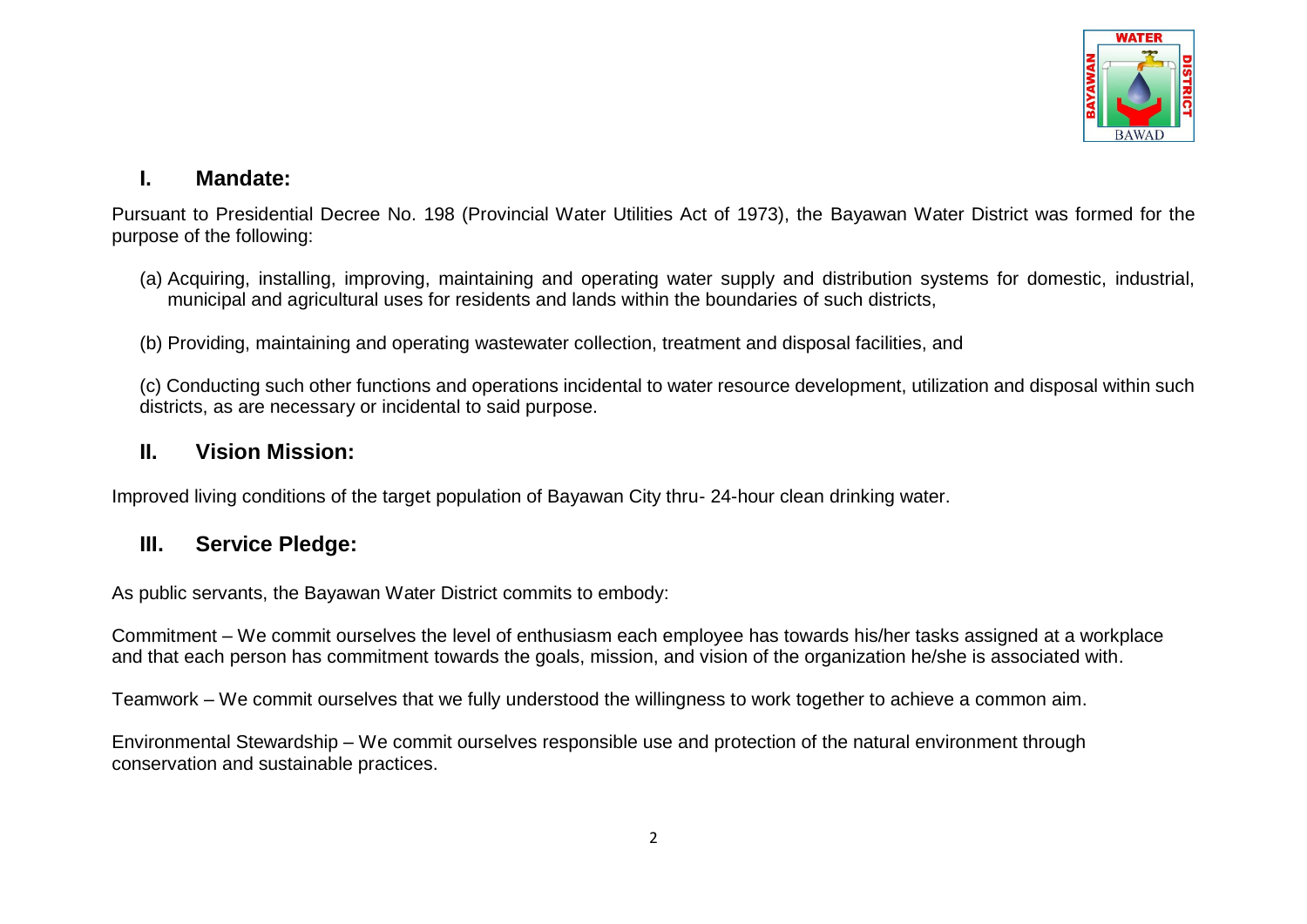

## **LIST OF SERVICES**

#### **BAYAWAN WATER DISTRICT**

# **External Services 4**

| 1. Application for New Water Service Connection                       | 5  |
|-----------------------------------------------------------------------|----|
| 2. Application for Water Service Reconnection/Voluntary Disconnection |    |
| 3. Application for Senior Citizen Discount Privilege                  | 9  |
| 4. Application for Change Name/Waived account                         | 10 |
| 5. Application for Transfer/Re-Route Connection                       | 12 |
| 6. Application for Water Meter Replacement (Stolen/Damaged)           | 14 |
| 7. Complaints and Queries                                             | 16 |
| 8. Payment                                                            | 17 |
| <b>Internal Services</b>                                              | 18 |
| 1. Request for Certificate of Employment and Compensation             | 19 |
| 2. Request for Certificate of Net Pay                                 | 20 |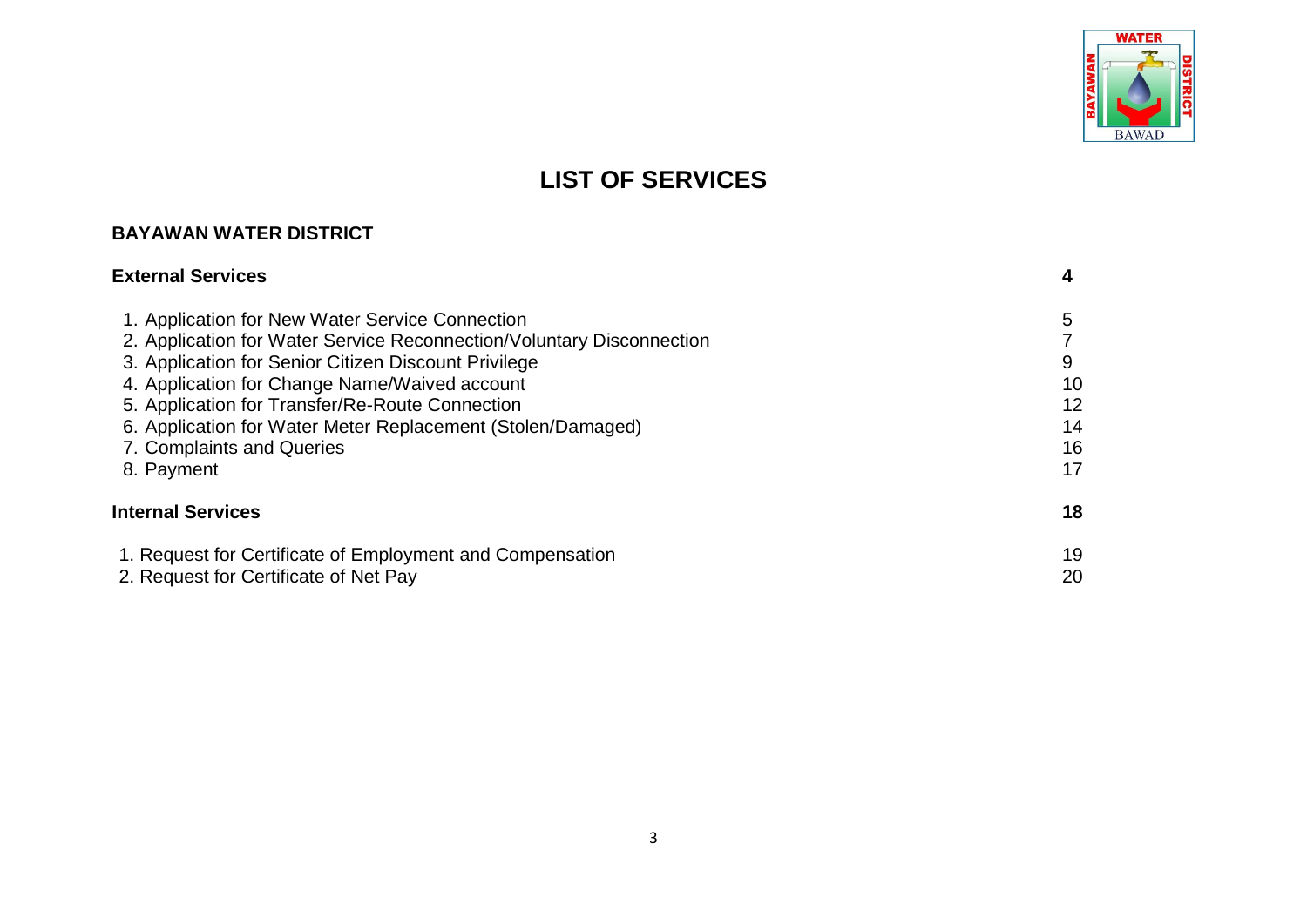

## **BAYAWAN WATER DISTRICT EXTERNAL SERVICE**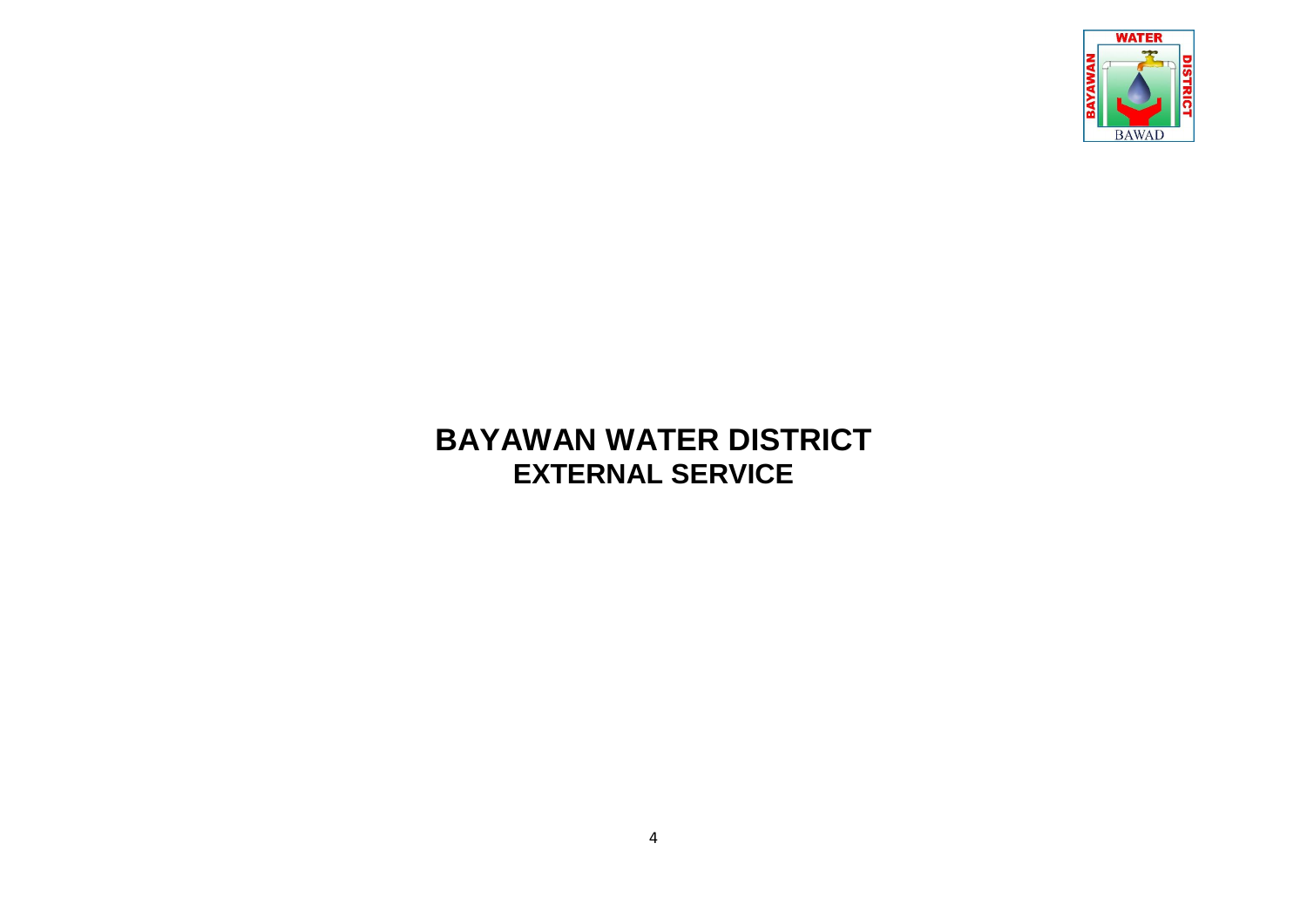

#### **1. Application for New Water Service Connection**

Application for New Water Service Connection in Bayawan Water District

| <b>Office or Division:</b>                                    | Finance and Admin Division / Technical Division |                                 |  |
|---------------------------------------------------------------|-------------------------------------------------|---------------------------------|--|
| <b>Classification:</b>                                        | Simple                                          |                                 |  |
| <b>Type of Transaction:</b>                                   | <b>G2C-Government to Citizen</b>                |                                 |  |
| Who may avail:                                                | All                                             |                                 |  |
| <b>CHECKLIST OF REQUIREMENTS</b>                              |                                                 | <b>WHERE TO SECURE</b>          |  |
| <b>A. Permanent Connection</b>                                |                                                 |                                 |  |
| • Form C1 (1 Copy, Original)                                  |                                                 |                                 |  |
| • Land tax declaration/Deed of Sale (1 Copy, Photocopy)       |                                                 |                                 |  |
| Barangay Clearance (1 Copy, Original or Photocopy)            |                                                 |                                 |  |
| Valid ID of the application/Cedula (1 Copy, Photocopy)        |                                                 | <b>Customer Service Section</b> |  |
| • Contract of Lease (If renting) (1 Copy, Photocopy)          |                                                 |                                 |  |
| • Authorization letter                                        |                                                 |                                 |  |
| (If applicant is not an owner of the lot) (1 Copy, Photocopy) |                                                 |                                 |  |
| • Valid ID of the owner (1 Copy, Photocopy)                   |                                                 |                                 |  |
| <b>B. Temporary Connection</b>                                |                                                 |                                 |  |
| • Form C1 (1 Copy, Original)                                  |                                                 |                                 |  |
| • Barangay Clearance (1 Copy, Original or Photocopy)          |                                                 | <b>Customer Service Section</b> |  |
| <b>Barangay Certification</b>                                 |                                                 |                                 |  |
| (for Temporary Connection) (1 Copy, Photocopy)                |                                                 |                                 |  |
| • Valid ID of the applicant/Cedula (1 Copy, Photocopy)        |                                                 |                                 |  |
| <b>C. GK Applicant</b>                                        |                                                 |                                 |  |
| • Form C1 (1 Copy, Original)                                  |                                                 |                                 |  |
| • Barangay Clearance (1 Copy, Original or Photocopy)          |                                                 | <b>Customer Service Section</b> |  |
| Certificate of Occupancy of GK Village (1 Copy, Photocopy)    |                                                 |                                 |  |
| • Valid ID of the applicant/Cedula (1 Copy, Photocopy)        |                                                 |                                 |  |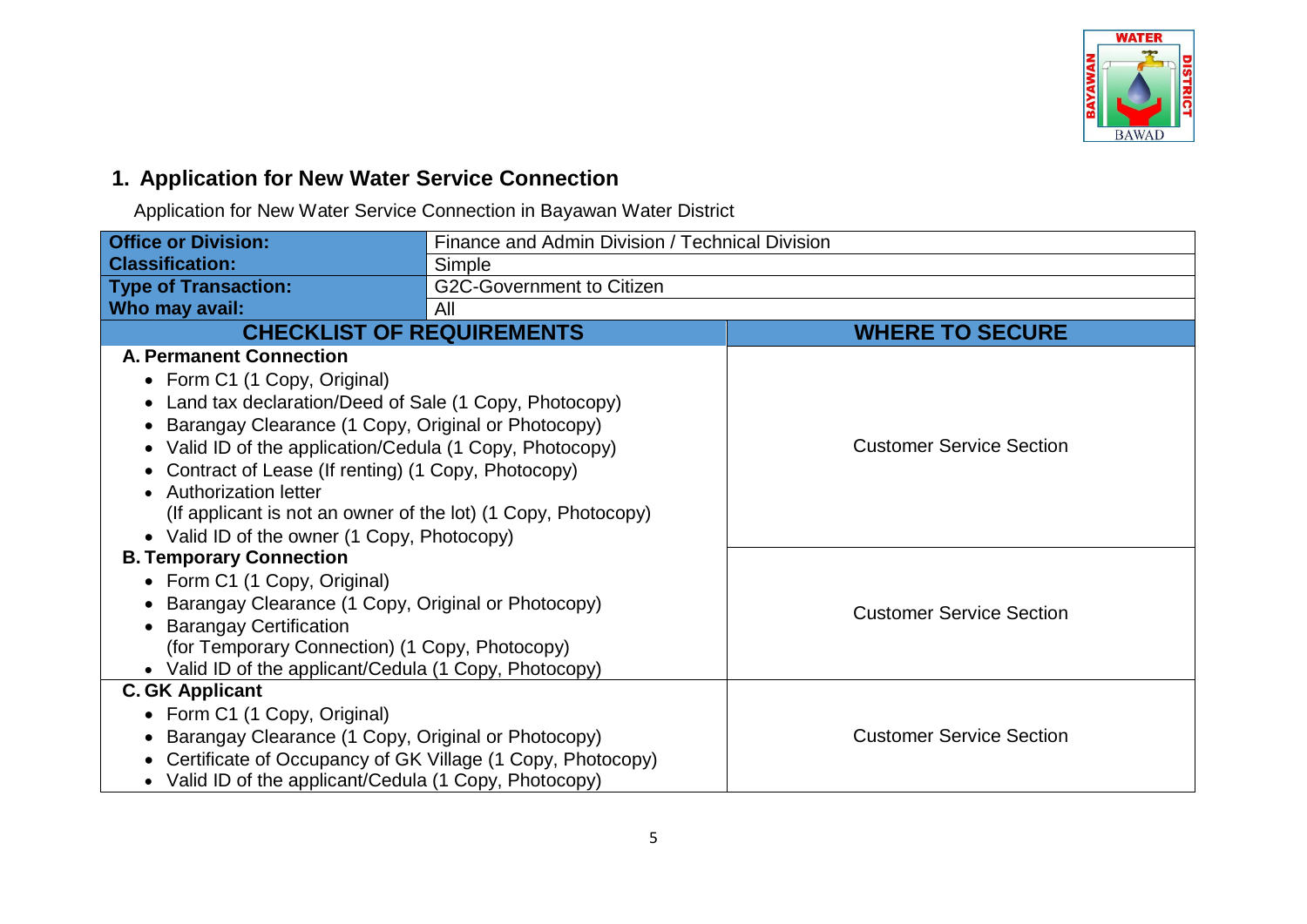

| *Orientation/Seminar (every 1 <sup>st</sup> and 3 <sup>rd</sup> Saturday of the month)                  |                                                                                                                             |                                                                                           |                                          |                                           |
|---------------------------------------------------------------------------------------------------------|-----------------------------------------------------------------------------------------------------------------------------|-------------------------------------------------------------------------------------------|------------------------------------------|-------------------------------------------|
| <b>CLIENT STEPS</b>                                                                                     | <b>AGENCY ACTIONS</b>                                                                                                       | <b>FEES TO BE</b><br><b>PAID</b>                                                          | <b>PROCESSING</b><br><b>TIME</b>         | <b>PERSON</b><br><b>RESPONSIBLE</b>       |
| 1. Inquire for the requirements at<br>the customer service are                                          | 1.1 Provide list of requirements                                                                                            | <b>None</b>                                                                               | 1 minute                                 | <b>Customer Service</b><br>Representative |
| 2. Attend the Seminar/Orientation<br>every 1 <sup>st</sup> and 3 <sup>rd</sup> Saturday of the<br>month | 2.1 Conduct seminar/orientation at<br>$8:00$ to 10:00 AM every 1 <sup>st</sup> and 3 <sup>rd</sup><br>Saturday of the month | <b>None</b>                                                                               | 2 hours                                  | <b>Customer Service</b><br>Representative |
| 3.                                                                                                      | 3.1 Check all requirements                                                                                                  | <b>None</b>                                                                               | 3 minutes                                | <b>Customer Service</b><br>Representative |
| Fill-up Form C1 and submit all<br>needed requirements                                                   | 3.2 Master Plumber to conduct the<br>survey                                                                                 | None                                                                                      | 1-4 hours<br>depending on<br>the area    | <b>Master Plumber</b>                     |
| 4. Sign Water Service Contract                                                                          | 4.1 Check completeness and seek<br>approval                                                                                 | <b>None</b>                                                                               | 3 minutes                                | <b>Customer Service</b><br>Representative |
| 5. Pay to cashier/teller and present<br>the receipt to the customer<br>service representative           | 5.1 Cashier/teller will issue official<br>receipt                                                                           | $\frac{1}{2}$ " Ø<br>connection:<br>Php 3,900.00<br>$1"$ Ø<br>connection:<br>Php 5,750.00 | 3 minutes                                | Teller/Cashier                            |
|                                                                                                         | 5.2 Issue job order                                                                                                         | <b>None</b>                                                                               | 2 minutes                                | <b>Customer Service</b><br>Representative |
|                                                                                                         | 5.3 Master plumber to execute new<br>installation                                                                           | <b>None</b>                                                                               | $1-3$ days                               | <b>Master Plumber</b>                     |
|                                                                                                         | <b>TOTAL</b>                                                                                                                |                                                                                           | 3 Days, 6<br>Hours, 12<br><b>Minutes</b> |                                           |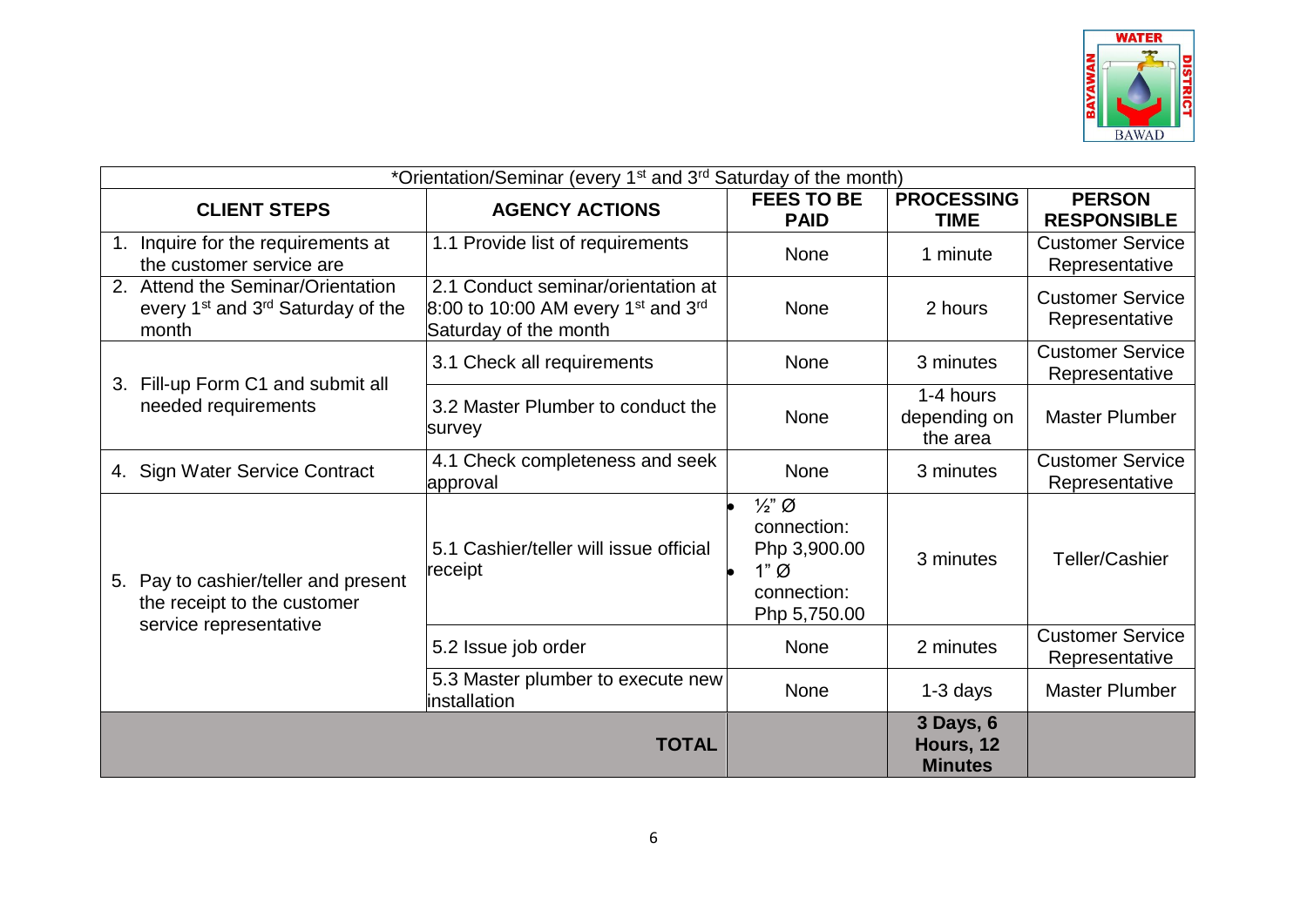

#### **2. Application for Water Service Reconnection/Voluntary Disconnection**

Application for New Water Service Reconnection/Voluntary Disconnection in Bayawan Water District

| <b>Office or Division:</b>                                                                                        |                                                                        | Finance and Admin Division / Technical Division                                                                         |                                  |                                           |  |
|-------------------------------------------------------------------------------------------------------------------|------------------------------------------------------------------------|-------------------------------------------------------------------------------------------------------------------------|----------------------------------|-------------------------------------------|--|
| <b>Classification:</b>                                                                                            | Simple                                                                 |                                                                                                                         |                                  |                                           |  |
| <b>Type of Transaction:</b>                                                                                       | <b>G2C-Government to Citizen</b>                                       |                                                                                                                         |                                  |                                           |  |
| Who may avail:                                                                                                    | All                                                                    |                                                                                                                         |                                  |                                           |  |
| <b>CHECKLIST OF REQUIREMENTS</b>                                                                                  |                                                                        |                                                                                                                         | <b>WHERE TO SECURE</b>           |                                           |  |
| • Form C5 (1 Copy, Original)<br>• Valid ID of the Account Holder/Authorized Representative (1 Copy,<br>Photocopy) |                                                                        | <b>Customer Service Section</b>                                                                                         |                                  |                                           |  |
| <b>CLIENT STEPS</b>                                                                                               | <b>AGENCY ACTIONS</b>                                                  | <b>FEES TO BE</b><br><b>PAID</b>                                                                                        | <b>PROCESSING</b><br><b>TIME</b> | <b>PERSON</b><br><b>RESPONSIBLE</b>       |  |
|                                                                                                                   | 1.1 Check application<br>form/requirements                             | <b>None</b>                                                                                                             | 3 minutes                        | <b>Customer Service</b><br>Representative |  |
| 1. Fill-up Form C5 and submit all<br>needed requirements                                                          | 1.2 Issue job order to check last<br>reading (Voluntary Disconnection) | <b>None</b>                                                                                                             | 5 minutes                        | <b>Customer Service</b><br>Representative |  |
|                                                                                                                   | 1.3 Do last reading                                                    | <b>None</b>                                                                                                             | 30 minutes                       | <b>Master Plumber</b>                     |  |
| 2. Pay to cashier/teller                                                                                          | 2.1 Cashier/Teller will issue official<br>receipt                      | <b>Voluntary</b><br><b>Disconnection:</b><br>Last billing<br><b>Reconnection:</b><br>Within the<br>month: Php<br>300.00 | 3 minutes                        | Cashier/Teller                            |  |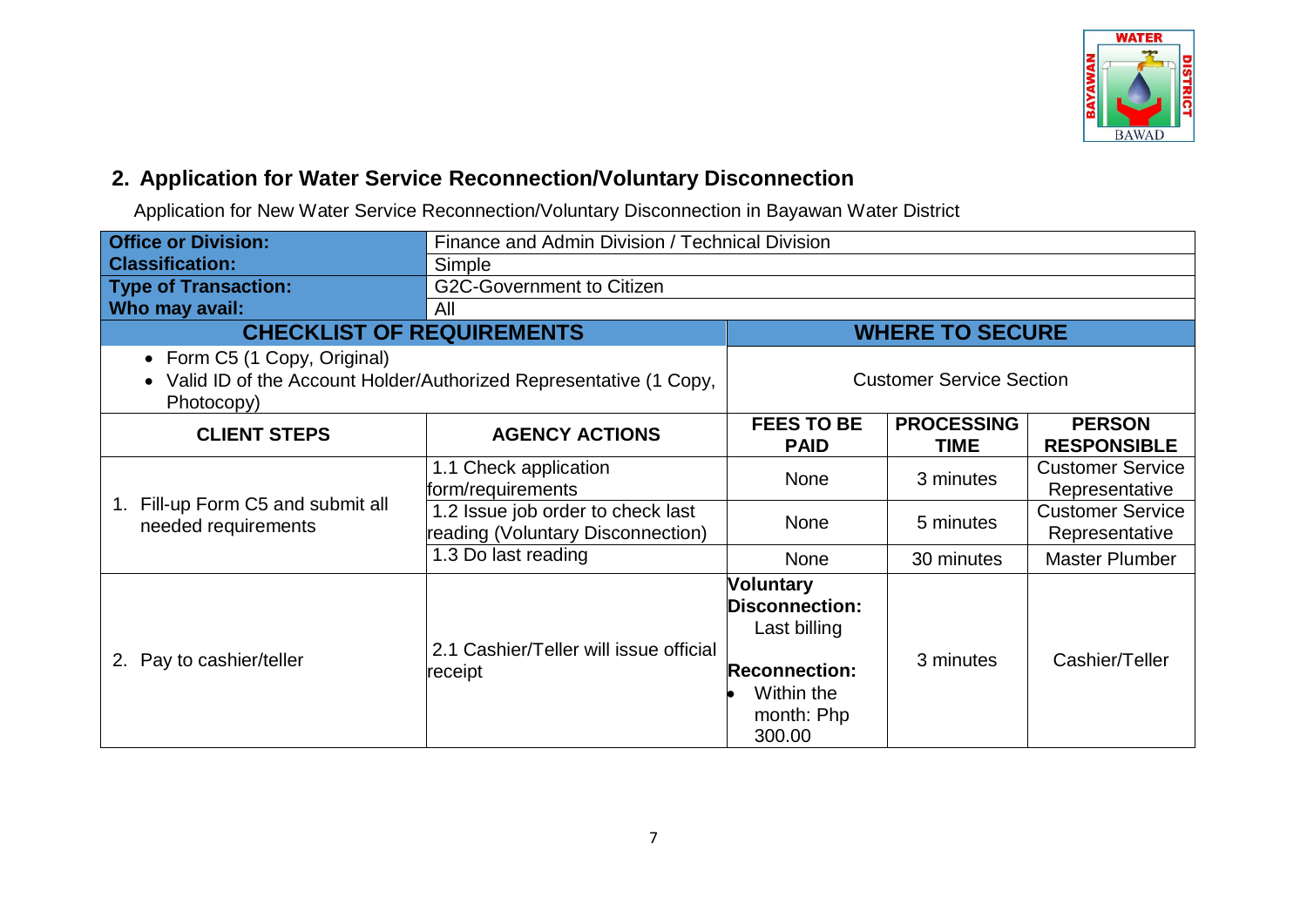

|                                                           |                                                       | Following<br>month: Php<br>600.00 |                             |                                           |
|-----------------------------------------------------------|-------------------------------------------------------|-----------------------------------|-----------------------------|-------------------------------------------|
| 3. Present official receipt to<br><b>Customer Service</b> | 3.1 Issue job order for<br>Disconnection/Reconnection | None                              | 2 minutes                   | <b>Customer Service</b><br>Representative |
| Representative                                            | 3.2 Master Plumber to execute job<br>lorder           | None                              | 1 day                       | <b>Master Plumber</b>                     |
|                                                           | <b>TOTAL</b>                                          |                                   | 1 Day, 43<br><b>Minutes</b> |                                           |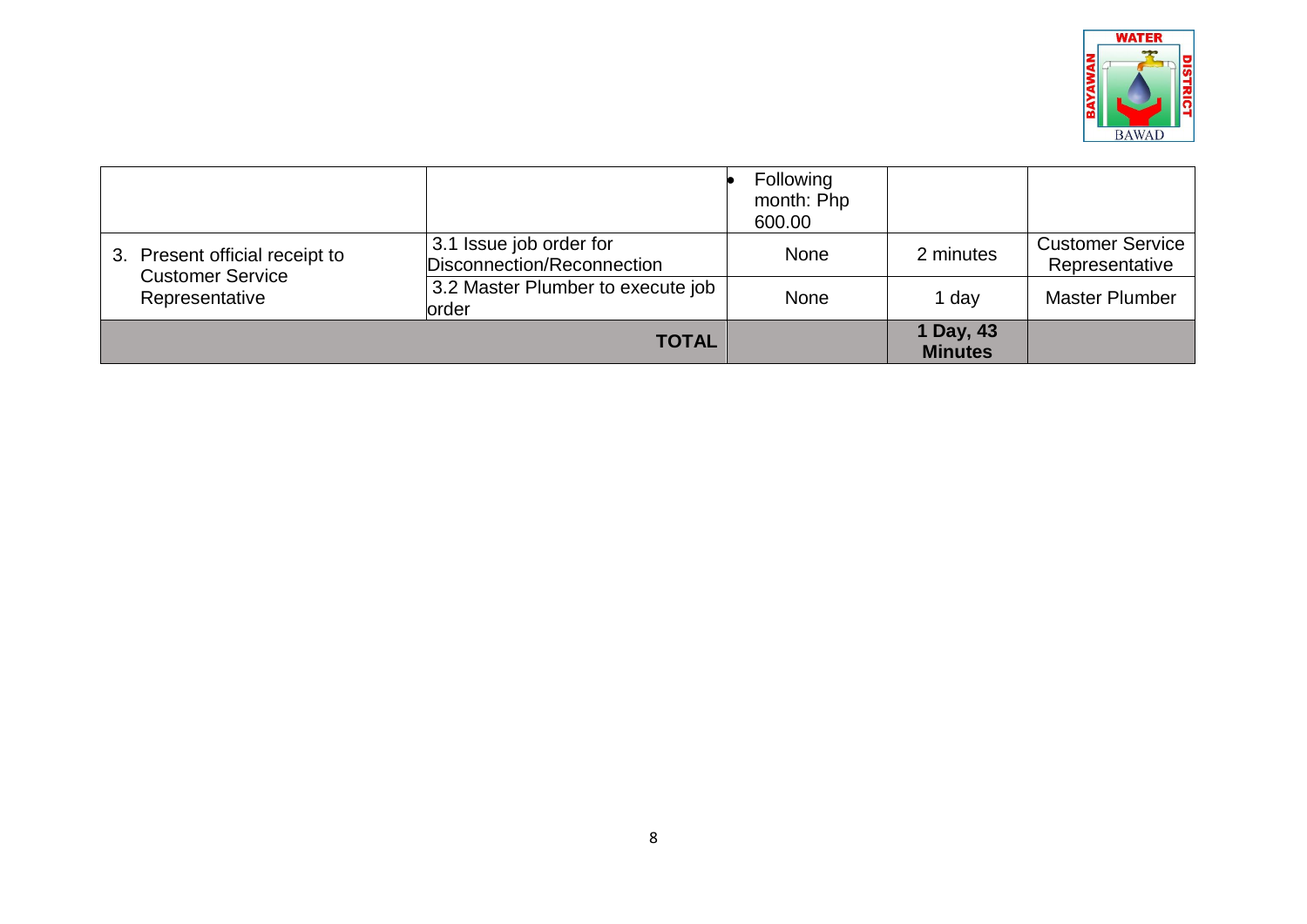

#### **3. Application for Senior Citizen Discount Privilege**

Application for New Senior Citizen Discount Privilege in Bayawan Water District

| <b>Office or Division:</b>                                    | <b>Finance and Admin Division</b>                 |                                                                      |                        |                                           |  |  |
|---------------------------------------------------------------|---------------------------------------------------|----------------------------------------------------------------------|------------------------|-------------------------------------------|--|--|
| <b>Classification:</b>                                        | Simple                                            |                                                                      |                        |                                           |  |  |
| <b>Type of Transaction:</b>                                   | G2C-Government to Citizen                         |                                                                      |                        |                                           |  |  |
| Who may avail:                                                | All                                               |                                                                      |                        |                                           |  |  |
| <b>CHECKLIST OF REQUIREMENTS</b>                              |                                                   |                                                                      | <b>WHERE TO SECURE</b> |                                           |  |  |
| • Form C2 (1 Copy, Original)                                  |                                                   |                                                                      |                        |                                           |  |  |
| • Barangay Clearance (1 Copy, Original or Photocopy)          |                                                   |                                                                      |                        |                                           |  |  |
| • Senior Citizen ID (1 Copy, Original or Photocopy)           | <b>Customer Service Section</b>                   |                                                                      |                        |                                           |  |  |
| Certification of one (1) year service connection<br>$\bullet$ |                                                   |                                                                      |                        |                                           |  |  |
| <b>CLIENT STEPS</b>                                           | <b>AGENCY ACTIONS</b>                             | <b>FEES TO BE</b><br><b>PROCESSING</b><br><b>PAID</b><br><b>TIME</b> |                        | <b>PERSON</b><br><b>RESPONSIBLE</b>       |  |  |
| 1. Fill-up Form C2 and submit all<br>needed requirements      | 1.1 Check customer<br>account/application         | <b>None</b>                                                          | 3 minutes              | <b>Customer Service</b><br>Representative |  |  |
| 2. Pay to cashier/teller                                      | 2.1 Cashier/Teller will issue official<br>receipt | Php 20.00                                                            | 3 minutes              | Cashier/Teller                            |  |  |
| 3. Present official receipt to                                |                                                   |                                                                      |                        | <b>Customer Service</b>                   |  |  |
| <b>Customer Service</b>                                       | 3.1 Update customer records                       | <b>None</b>                                                          | 3 minutes              | Representative                            |  |  |
| Representative                                                |                                                   |                                                                      |                        |                                           |  |  |
|                                                               | <b>TOTAL</b>                                      |                                                                      | <b>9 Minutes</b>       |                                           |  |  |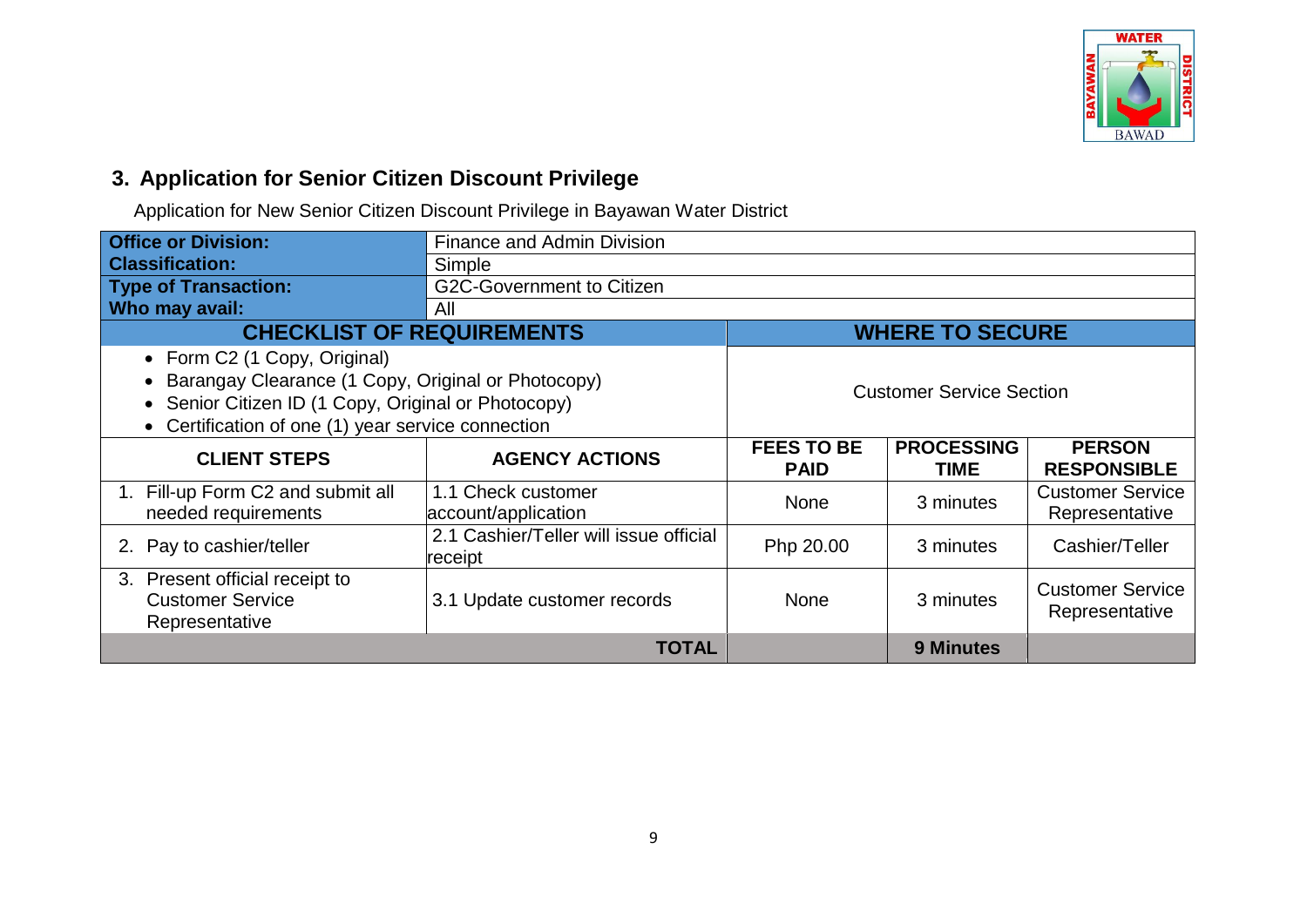

## **4. Application for Change Name/Waived Account**

Application for Change Name/Waived Account in Bayawan Water District

| <b>Office or Division:</b>                                                                                                                                                                                                                                                                                                                                                                                                                                                                                                                                                                                                                                                                                                                                                                                                                                                                                                                          | <b>Finance and Admin Division</b> |                                 |
|-----------------------------------------------------------------------------------------------------------------------------------------------------------------------------------------------------------------------------------------------------------------------------------------------------------------------------------------------------------------------------------------------------------------------------------------------------------------------------------------------------------------------------------------------------------------------------------------------------------------------------------------------------------------------------------------------------------------------------------------------------------------------------------------------------------------------------------------------------------------------------------------------------------------------------------------------------|-----------------------------------|---------------------------------|
| <b>Classification:</b>                                                                                                                                                                                                                                                                                                                                                                                                                                                                                                                                                                                                                                                                                                                                                                                                                                                                                                                              | Simple                            |                                 |
| <b>Type of Transaction:</b>                                                                                                                                                                                                                                                                                                                                                                                                                                                                                                                                                                                                                                                                                                                                                                                                                                                                                                                         | <b>G2C-Government to Citizen</b>  |                                 |
| Who may avail:                                                                                                                                                                                                                                                                                                                                                                                                                                                                                                                                                                                                                                                                                                                                                                                                                                                                                                                                      | All                               |                                 |
| <b>CHECKLIST OF REQUIREMENTS</b>                                                                                                                                                                                                                                                                                                                                                                                                                                                                                                                                                                                                                                                                                                                                                                                                                                                                                                                    |                                   | <b>WHERE TO SECURE</b>          |
| A. Change Account Name<br>• Form C3 (1 Copy, Original)<br>Birth Certificate/Marriage Contract/Death Certificate (1 Copy,<br>Photocopy)<br>• Valid ID of the account holder (1 copy, Photocopy)<br><b>B. Waived Account (Permanent Connection)</b><br>• Form C3 (1 Copy, Original)<br>• Land tax declaration/Deed of Sale (1 Copy, Photocopy)<br>• Barangay Clearance (1 Copy, Original or Photocopy)<br>• Valid ID of the application/Cedula (1 Copy, Photocopy)<br>• Contract of Lease (If renting) (1 Copy, Photocopy)<br>• Authorization letter<br>(If applicant is not an owner of the lot) (1 Copy, Photocopy)<br>• Valid ID of the owner (1 Copy, Photocopy)<br><b>C. Waived Account (Temporary Connection)</b><br>• Form C3 (1 Copy, Original)<br>Barangay Clearance (1 Copy, Original or Photocopy)<br>• Barangay Certification<br>(for Temporary Connection) (1 Copy, Photocopy)<br>• Valid ID of the applicant/Cedula (1 Copy, Photocopy) |                                   | <b>Customer Service Section</b> |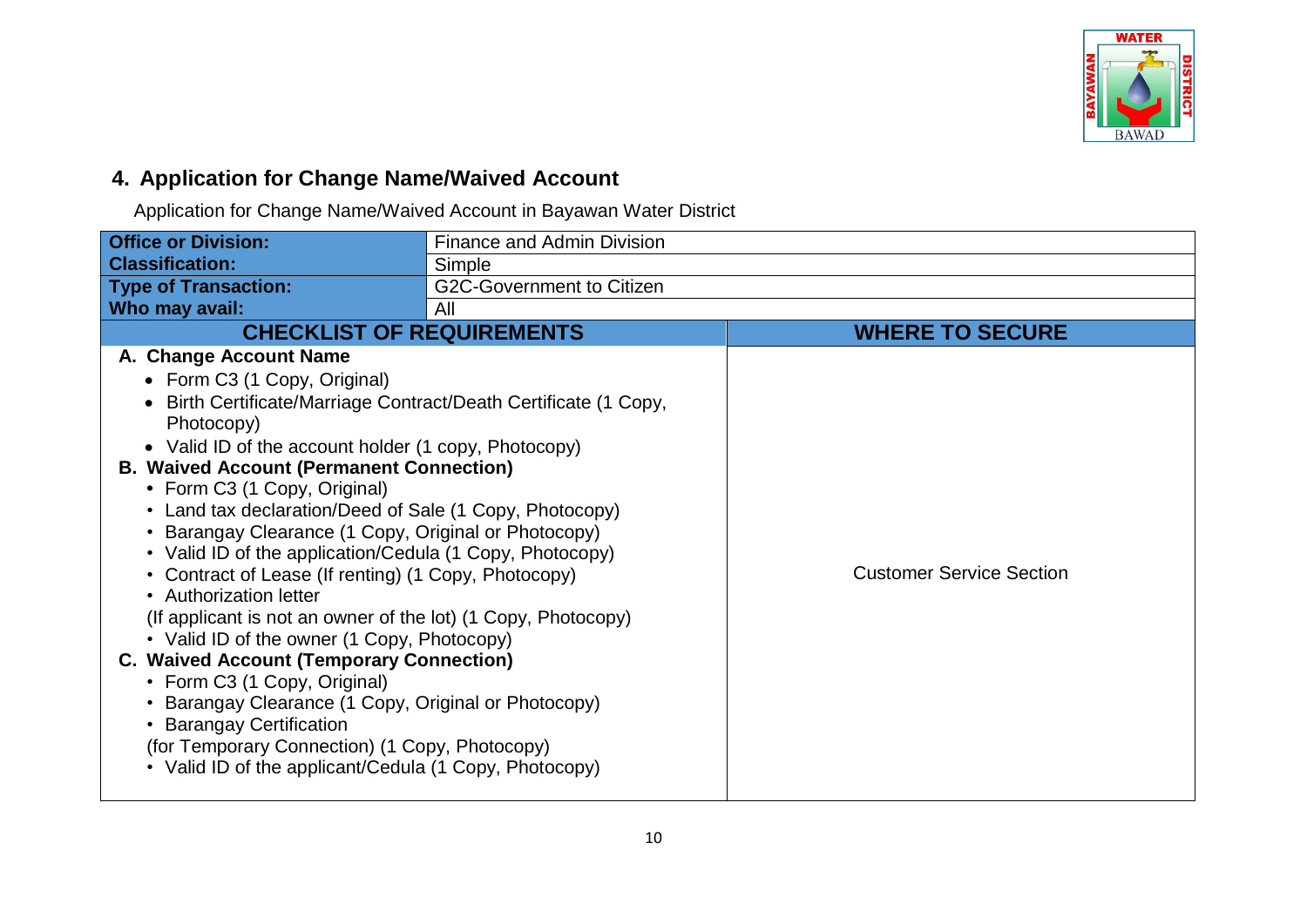

| D. Waived Account (GK Applicant)<br>• Form C3 (1 Copy, Original)                                                                                                                          |                                                                                                       |                                                                                    |                                  |                                           |
|-------------------------------------------------------------------------------------------------------------------------------------------------------------------------------------------|-------------------------------------------------------------------------------------------------------|------------------------------------------------------------------------------------|----------------------------------|-------------------------------------------|
| Barangay Clearance (1 Copy, Original or Photocopy)<br>$\bullet$<br>• Certificate of Occupancy of GK Village (1 Copy, Photocopy)<br>• Valid ID of the applicant/Cedula (1 Copy, Photocopy) |                                                                                                       |                                                                                    |                                  |                                           |
|                                                                                                                                                                                           | *Orientation/Seminar (every 1 <sup>st</sup> and 3 <sup>rd</sup> Saturday of the month)                |                                                                                    |                                  |                                           |
| <b>CLIENT STEPS</b>                                                                                                                                                                       | <b>AGENCY ACTIONS</b>                                                                                 | <b>FEES TO BE</b><br><b>PAID</b>                                                   | <b>PROCESSING</b><br><b>TIME</b> | <b>PERSON</b><br><b>RESPONSIBLE</b>       |
| 1. Fill-up Form C3 and submit all<br>needed requirements                                                                                                                                  | 1.1 Check customer account,<br>requirements and provide water<br>service contract (if waived account) | <b>None</b>                                                                        | 3 minutes                        | <b>Customer Service</b><br>Representative |
| 2. Sign Water Service Contract<br>and seek approval                                                                                                                                       | 2.1 Check as to completion of<br>needed requirements and validate<br>application for approval         | <b>None</b>                                                                        | 3 minutes                        | <b>Customer Service</b><br>Representative |
| 3. Pay to teller/cashier                                                                                                                                                                  | 3.1 Teller/Cashier to issue official<br>receipt                                                       | For change<br>name:<br>Php 50.00<br><b>For waived</b><br>laccount:<br>Php 1,000.00 | 3 minutes                        | Teller/Cashier                            |
| 4. Present official receipt to the<br><b>Customer Service Area</b>                                                                                                                        | 4.1 Update customer record                                                                            | <b>None</b>                                                                        | 3 minutes                        | <b>Customer Service</b><br>Representative |
|                                                                                                                                                                                           | <b>TOTAL</b>                                                                                          |                                                                                    | <b>12 Minutes</b>                |                                           |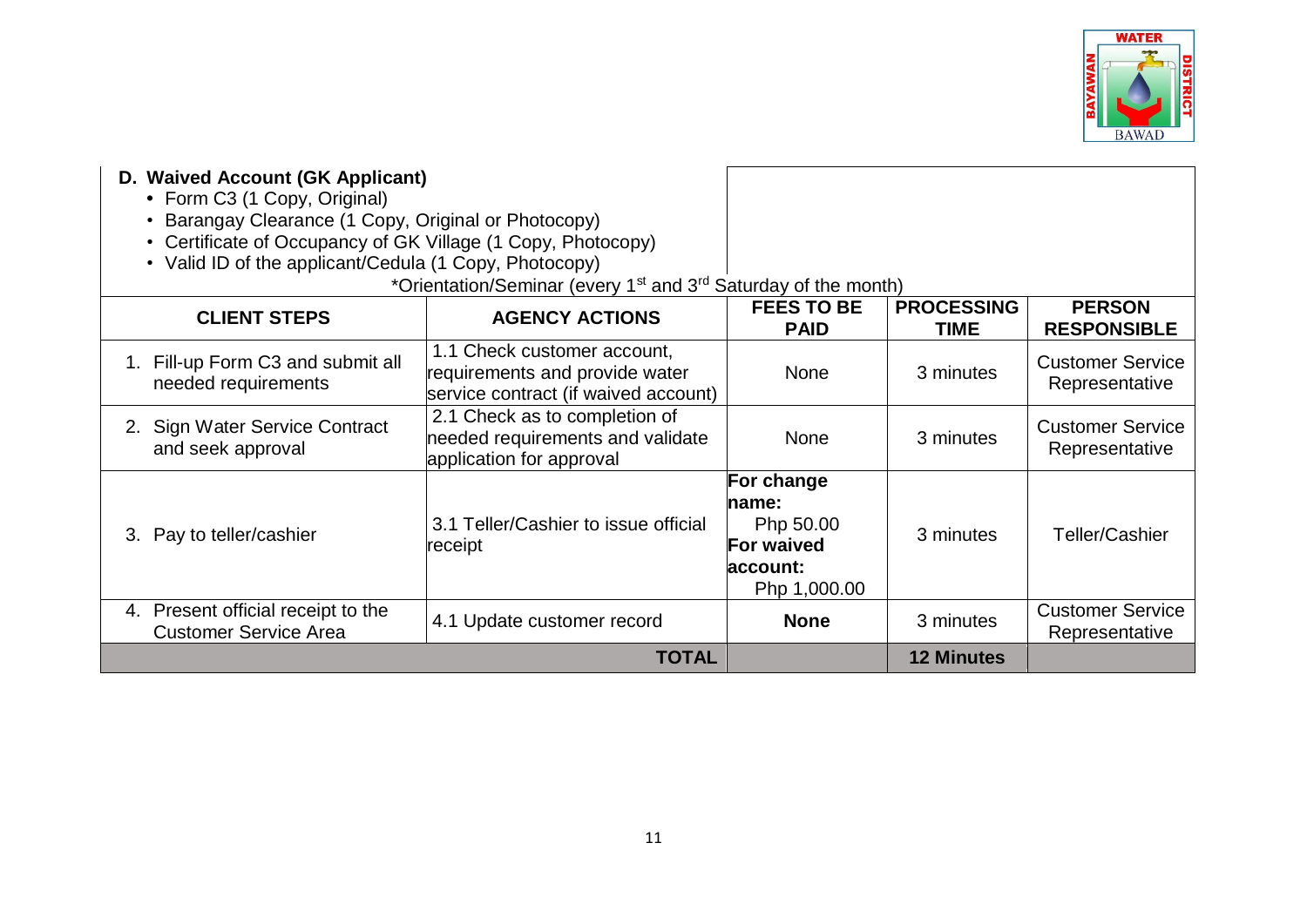

#### **5. Application for Transfer/Re-route Connection**

Application for Transfer/Re-Route in Bayawan Water District

| <b>Office or Division:</b>                                   | Finance and Admin Division / Technical Division                         |                                 |
|--------------------------------------------------------------|-------------------------------------------------------------------------|---------------------------------|
| <b>Classification:</b>                                       | Simple                                                                  |                                 |
| <b>Type of Transaction:</b>                                  | G2C-Government to Citizen                                               |                                 |
| Who may avail:                                               | All                                                                     |                                 |
| <b>CHECKLIST OF REQUIREMENTS</b>                             |                                                                         | <b>WHERE TO SECURE</b>          |
| A. Permanent Connection                                      |                                                                         |                                 |
| • Form C4 (1 Copy, Original)                                 |                                                                         |                                 |
| • Land tax declaration/Deed of Sale (1 Copy, Photocopy)      |                                                                         |                                 |
| • Barangay Clearance (1 Copy, Original or Photocopy)         |                                                                         |                                 |
| • Valid ID of the application/Cedula (1 Copy, Photocopy)     |                                                                         | <b>Customer Service Section</b> |
| • Contract of Lease (If renting) (1 Copy, Photocopy)         |                                                                         |                                 |
|                                                              | Authorization letter (If applicant is not an owner of the lot) (1 Copy, |                                 |
| Photocopy)                                                   |                                                                         |                                 |
| • Valid ID of the owner (1 Copy, Photocopy)                  |                                                                         |                                 |
| <b>B. Temporary Connection</b>                               |                                                                         |                                 |
| • Form C4 (1 Copy, Original)                                 |                                                                         |                                 |
| • Barangay Clearance (1 Copy, Original or Photocopy)         |                                                                         | <b>Customer Service Section</b> |
| Barangay Certification (for Temporary Connection) (1 Copy,   |                                                                         |                                 |
| Photocopy)                                                   |                                                                         |                                 |
| • Valid ID of the applicant/Cedula (1 Copy, Photocopy)       |                                                                         |                                 |
| <b>C. GK Applicant</b>                                       |                                                                         |                                 |
| • Form C4 (1 Copy, Original)                                 |                                                                         |                                 |
| • Barangay Clearance (1 Copy, Original or Photocopy)         |                                                                         | <b>Customer Service Section</b> |
| • Certificate of Occupancy of GK Village (1 Copy, Photocopy) |                                                                         |                                 |
| • Valid ID of the applicant/Cedula (1 Copy, Photocopy)       |                                                                         |                                 |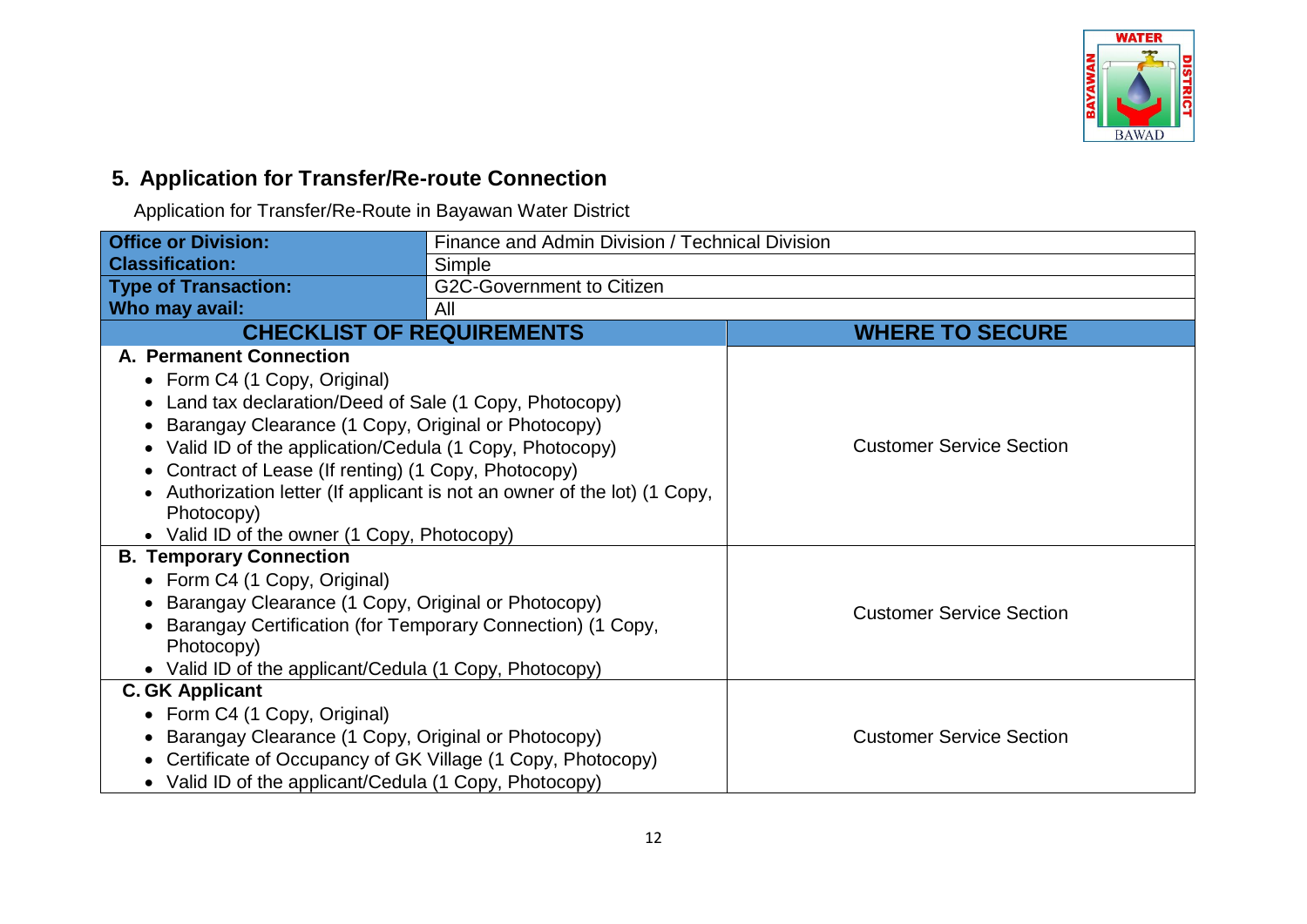

| <b>CLIENT STEPS</b>                                           | <b>AGENCY ACTIONS</b>                                  | <b>FEES TO BE</b><br><b>PAID</b>                          | <b>PROCESSING</b><br><b>TIME</b>      | <b>PERSON</b><br><b>RESPONSIBLE</b>       |
|---------------------------------------------------------------|--------------------------------------------------------|-----------------------------------------------------------|---------------------------------------|-------------------------------------------|
|                                                               | 1.1 Check customer account/<br>requirements            | <b>None</b>                                               | 3 minutes                             | <b>Customer Service</b><br>Representative |
| Fill up Form C4 and submit all                                | 1.2 Issue job order for survey                         | <b>None</b>                                               | 2 minutes                             | <b>Customer Service</b><br>Representative |
| needed requirements                                           | 1.3 Master plumber to conduct<br>survey (For re-route) | None                                                      | 1-4 hours<br>depending on<br>the area | <b>Master Plumber</b>                     |
| 2. Pay to teller/cashier                                      | 2.1 Teller/Cashier to issue official<br>receipt        | For transfer:<br>Php 50.00<br>For re-route:<br>Php 600.00 | 3 minutes                             | Teller/Cashier                            |
| 3. Present official receipt to the<br><b>Customer Service</b> | 3.1 Issue job order for Transfer/Re-<br>route          | None                                                      | 2 minutes                             | <b>Customer Service</b><br>Representative |
| Representative                                                | 3.2 Master Plumber to execute job<br>order             | <b>None</b>                                               | 1 day                                 | <b>Master Plumber</b>                     |
|                                                               | <b>TOTAL</b>                                           |                                                           | Day, 4 Hours,<br><b>10 Minutes</b>    |                                           |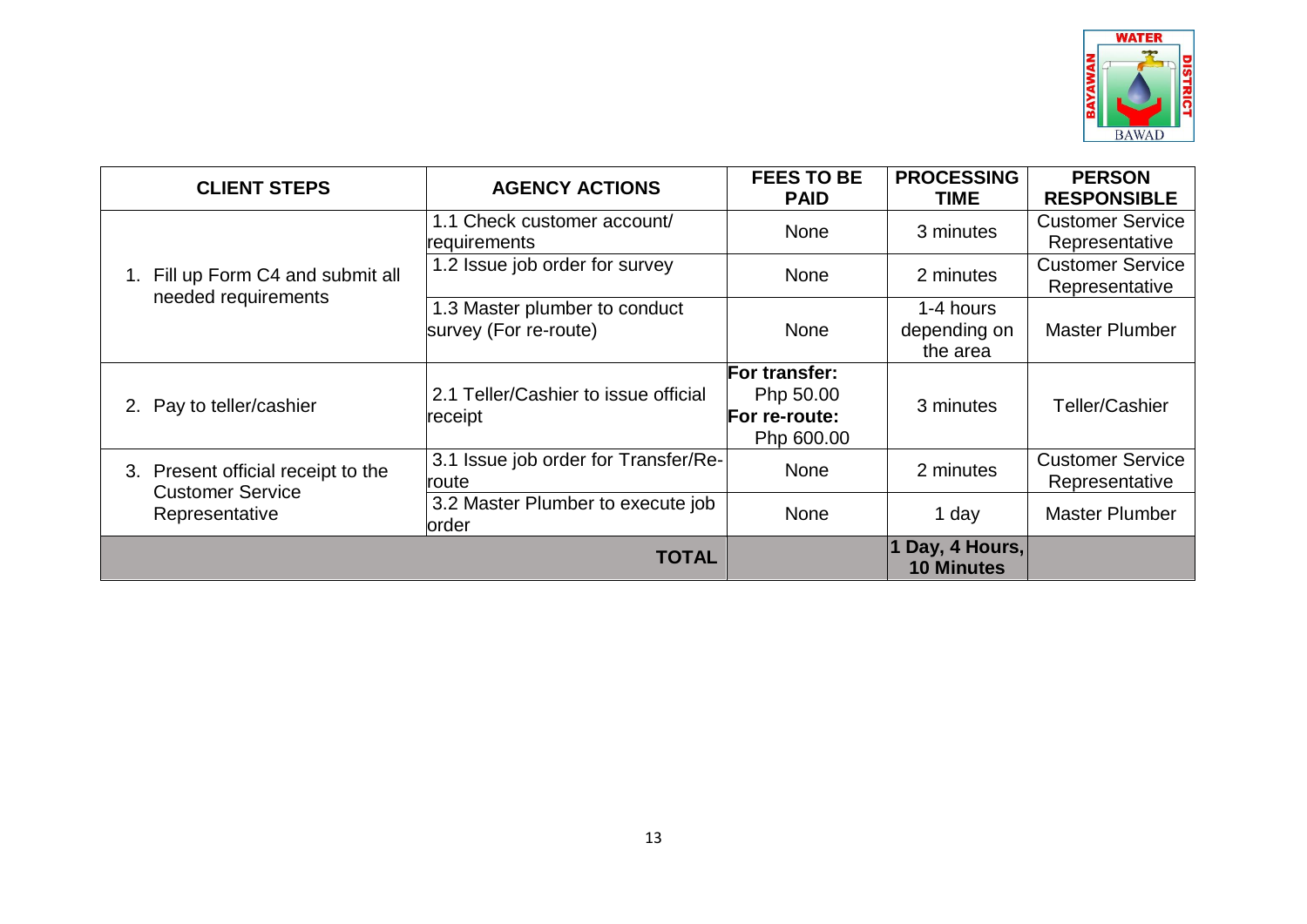

## **6. Application for Water Meter Replacement**

Application for Water Meter Replacement in Bayawan Water District

| <b>Office or Division:</b>                                                                            | Finance and Admin Division / Technical Division           |                                                                                                                                                                       |                                       |                                           |
|-------------------------------------------------------------------------------------------------------|-----------------------------------------------------------|-----------------------------------------------------------------------------------------------------------------------------------------------------------------------|---------------------------------------|-------------------------------------------|
| <b>Classification:</b>                                                                                | Simple                                                    |                                                                                                                                                                       |                                       |                                           |
| <b>Type of Transaction:</b>                                                                           | G2C-Government to Citizen                                 |                                                                                                                                                                       |                                       |                                           |
| Who may avail:                                                                                        | All                                                       |                                                                                                                                                                       |                                       |                                           |
| <b>CHECKLIST OF REQUIREMENTS</b>                                                                      |                                                           |                                                                                                                                                                       | <b>WHERE TO SECURE</b>                |                                           |
| • Form C6 (1 Copy, Original)                                                                          |                                                           |                                                                                                                                                                       |                                       |                                           |
| Valid ID of owner/representative (1 Copy, Photocopy)                                                  |                                                           |                                                                                                                                                                       | <b>Customer Service Section</b>       |                                           |
| Authorization of account holder (if through a representative)                                         |                                                           |                                                                                                                                                                       |                                       |                                           |
| <b>CLIENT STEPS</b>                                                                                   | <b>AGENCY ACTIONS</b>                                     | <b>FEES TO BE</b><br><b>PAID</b>                                                                                                                                      | <b>PROCESSING</b><br><b>TIME</b>      | <b>PERSON</b><br><b>RESPONSIBLE</b>       |
| 1. Fill up Form C6 and submit all<br>needed requirements                                              | 1.1 Check requirements                                    | <b>None</b>                                                                                                                                                           | 3 minutes                             | <b>Customer Service</b><br>Representative |
|                                                                                                       | 1.2 Issue job order for<br>investigation/inspection       | <b>None</b>                                                                                                                                                           | 2 minutes                             | <b>Customer Service</b><br>Representative |
|                                                                                                       | 1.3 Master plumber to conduct<br>investigation/inspection | None                                                                                                                                                                  | 1-4 hours<br>depending on<br>the area | <b>Master Plumber</b>                     |
| 2. Pay to teller/cashier (for<br>damaged water meter and 2 <sup>nd</sup><br>incident of stolen meter) | 2.1 Teller/Cashier to issue official<br>receipt           | For stolen meter:<br>First offense -<br>None<br>Second offense -<br>Php 1,200.00 1/2"Ø<br>Php 2,400.00 1" Ø<br>For damaged<br>meter:<br>Php 1,200.00 $\frac{1}{2}$ "Ø | 3 minutes                             | <b>Teller/Cashier</b>                     |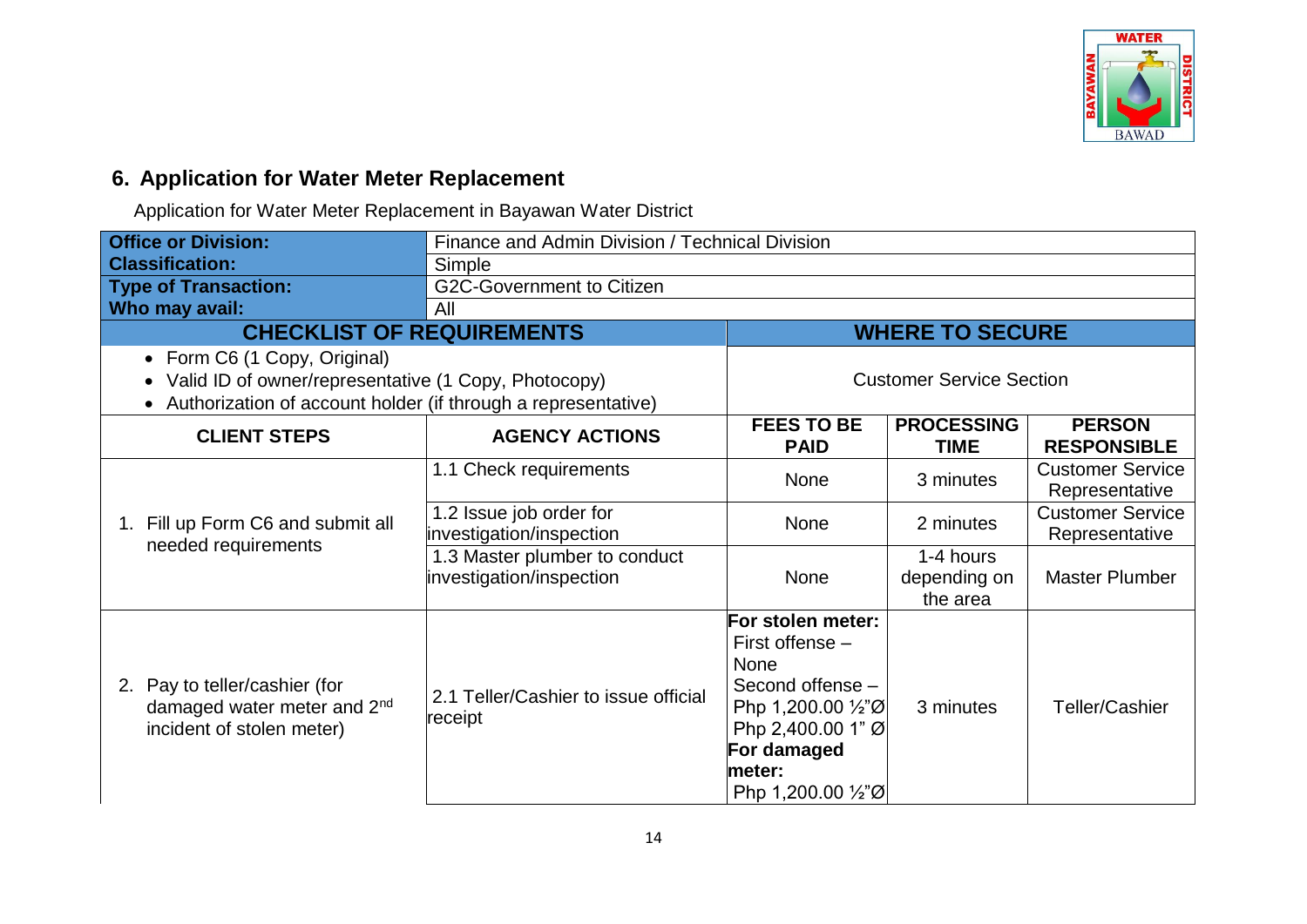

|                                                               |                                                          | $ $ Php 2,400.00 1" Ø |                                      |                                           |
|---------------------------------------------------------------|----------------------------------------------------------|-----------------------|--------------------------------------|-------------------------------------------|
| 3. Present official receipt to the<br><b>Customer Service</b> | 3.1 Issue job order to change<br>stolen or damaged meter | None                  | 2 minutes                            | <b>Customer Service</b><br>Representative |
| Representative                                                | 3.2 Master Plumber to execute job<br>order               | None                  | 1 day                                | <b>Master Plumber</b>                     |
|                                                               | <b>TOTAL</b>                                             |                       | 1 Day, 4 Hours,<br><b>10 Minutes</b> |                                           |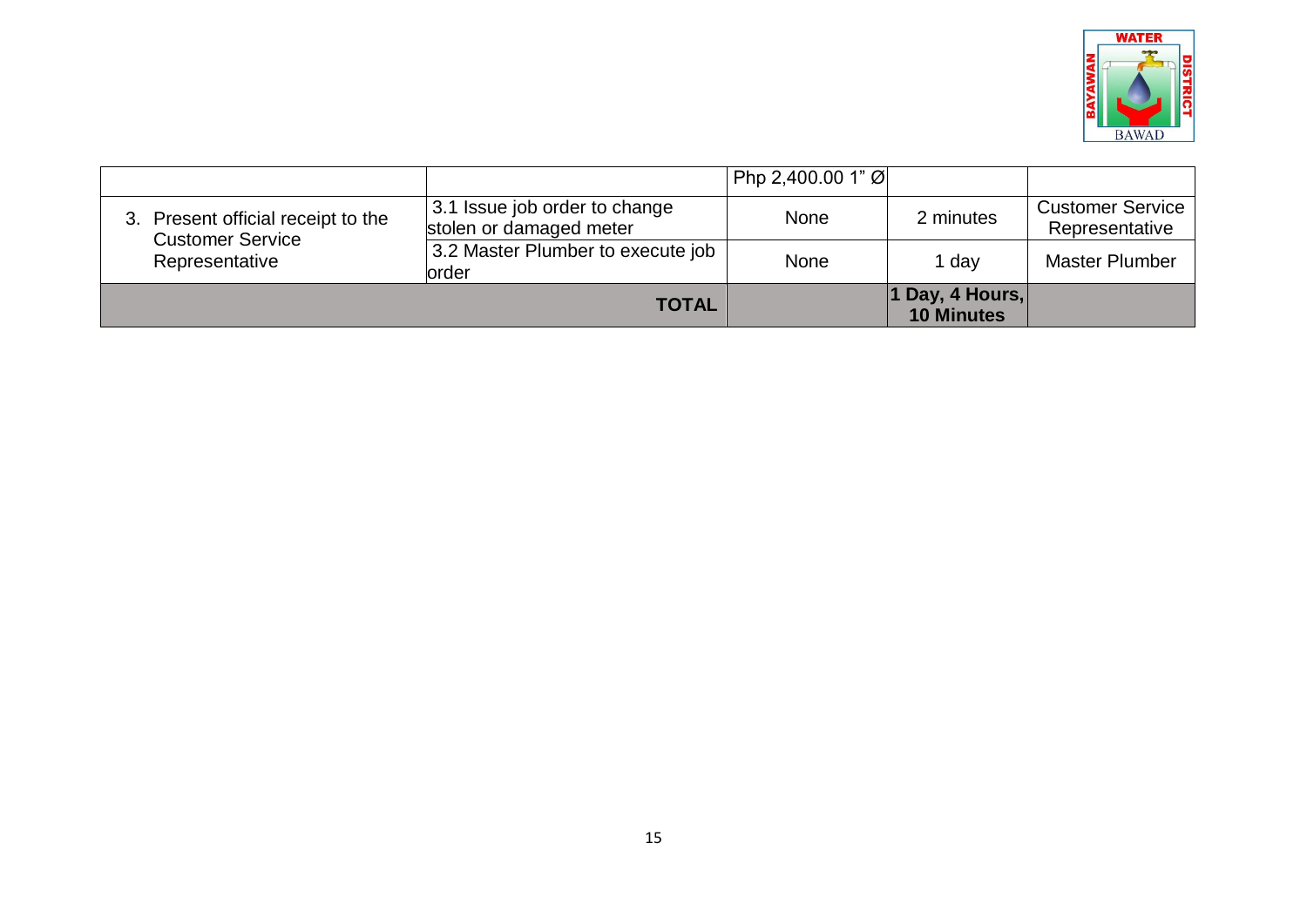

## **7. Complaints and Queries**

Complaints and Queries in Bayawan Water District

| <b>Office or Division:</b>                                                                                           | Finance and Admin Division / Technical Division                      |                                  |                                  |                                           |
|----------------------------------------------------------------------------------------------------------------------|----------------------------------------------------------------------|----------------------------------|----------------------------------|-------------------------------------------|
| <b>Classification:</b>                                                                                               | Simple                                                               |                                  |                                  |                                           |
| <b>Type of Transaction:</b>                                                                                          | <b>G2C-Government to Citizen</b>                                     |                                  |                                  |                                           |
| Who may avail:                                                                                                       | All                                                                  |                                  |                                  |                                           |
| <b>CHECKLIST OF REQUIREMENTS</b>                                                                                     | <b>WHERE TO SECURE</b>                                               |                                  |                                  |                                           |
|                                                                                                                      | <b>None</b>                                                          |                                  | <b>None</b>                      |                                           |
| <b>CLIENT STEPS</b>                                                                                                  | <b>AGENCY ACTIONS</b>                                                | <b>FEES TO BE</b><br><b>PAID</b> | <b>PROCESSING</b><br><b>TIME</b> | <b>PERSON</b><br><b>RESPONSIBLE</b>       |
| <b>Proceed to Customer Service</b><br>Area and report complaints<br>make inquiry (except for After<br>Meter Leaking) | 1.1 Record log complaint/queries<br>(Except for After Meter Leaking) | <b>None</b>                      | 3 minutes                        | <b>Customer Service</b><br>Representative |
|                                                                                                                      | 1.2 Issue job order request                                          | None                             | 2 minutes                        | <b>Customer Service</b><br>Representative |
|                                                                                                                      | 1.3 Master Plumber to execute job<br>order                           | None                             | 1 day                            | <b>Master Plumber</b>                     |
|                                                                                                                      | <b>TOTAL</b>                                                         |                                  | 1 Day, 8<br><b>Minutes</b>       |                                           |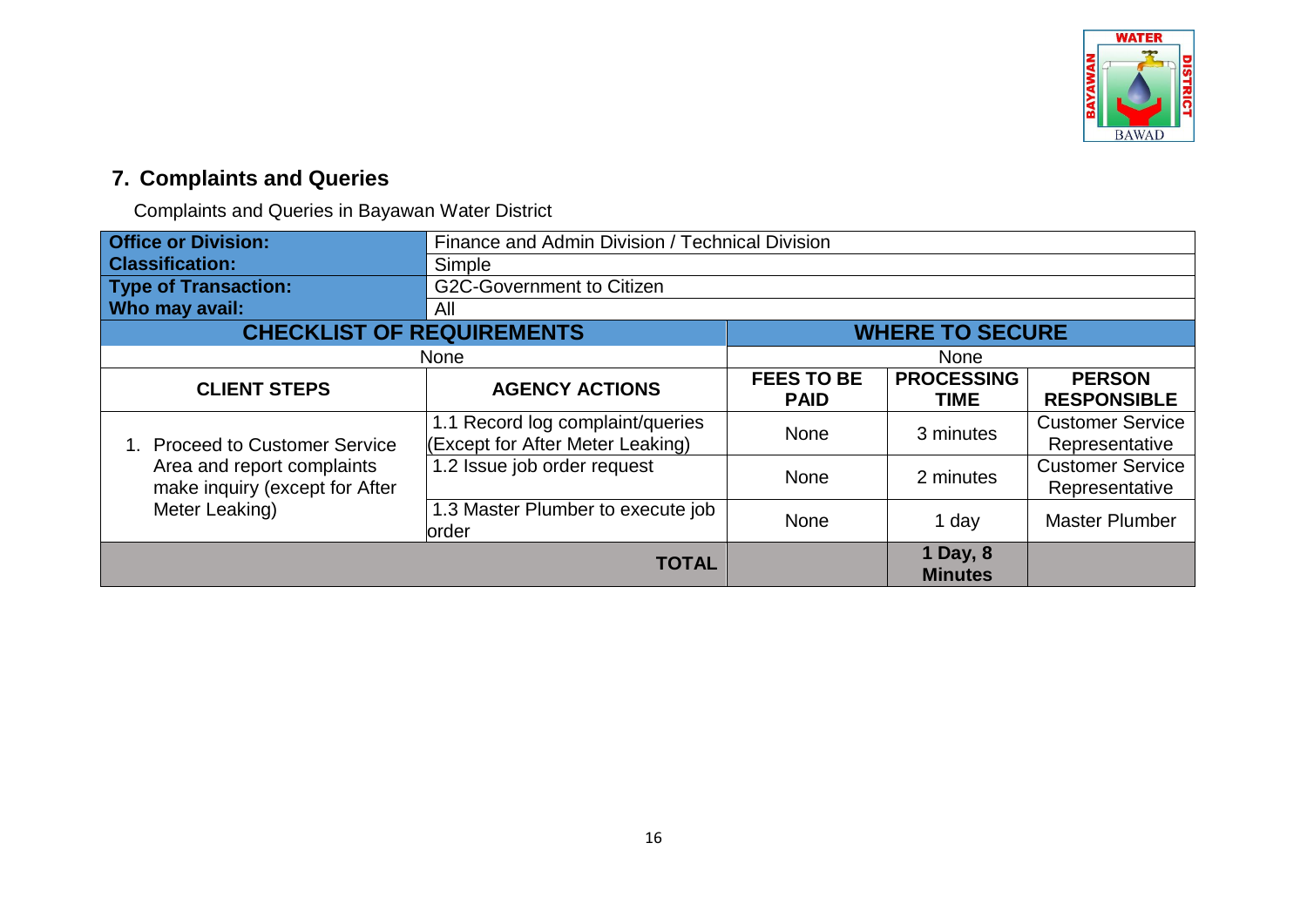

## **8. Payment**

Payment in Bayawan Water District

| <b>Office or Division:</b>       | <b>Finance and Admin Division</b>               |                                  |                                  |                                     |
|----------------------------------|-------------------------------------------------|----------------------------------|----------------------------------|-------------------------------------|
| <b>Classification:</b>           | Simple                                          |                                  |                                  |                                     |
| <b>Type of Transaction:</b>      | <b>G2C-Government to Citizen</b>                |                                  |                                  |                                     |
| Who may avail:                   | All                                             |                                  |                                  |                                     |
| <b>CHECKLIST OF REQUIREMENTS</b> |                                                 | <b>WHERE TO SECURE</b>           |                                  |                                     |
| <b>Water Bill</b><br>$\bullet$   |                                                 | Concessionaire                   |                                  |                                     |
| <b>CLIENT STEPS</b>              | <b>AGENCY ACTIONS</b>                           | <b>FEES TO BE</b><br><b>PAID</b> | <b>PROCESSING</b><br><b>TIME</b> | <b>PERSON</b><br><b>RESPONSIBLE</b> |
| 1. Secure priority number        | 1.1 Accept payment per<br>priority number       | <b>None</b>                      | 3 minutes                        | Teller/Cashier                      |
| 2. Claim official receipt        | 2.1 Teller/Cashier to issue<br>official receipt | <b>None</b>                      |                                  | <b>Teller/Cashier</b>               |
|                                  | <b>TOTAL</b>                                    |                                  | <b>3 Minutes</b>                 |                                     |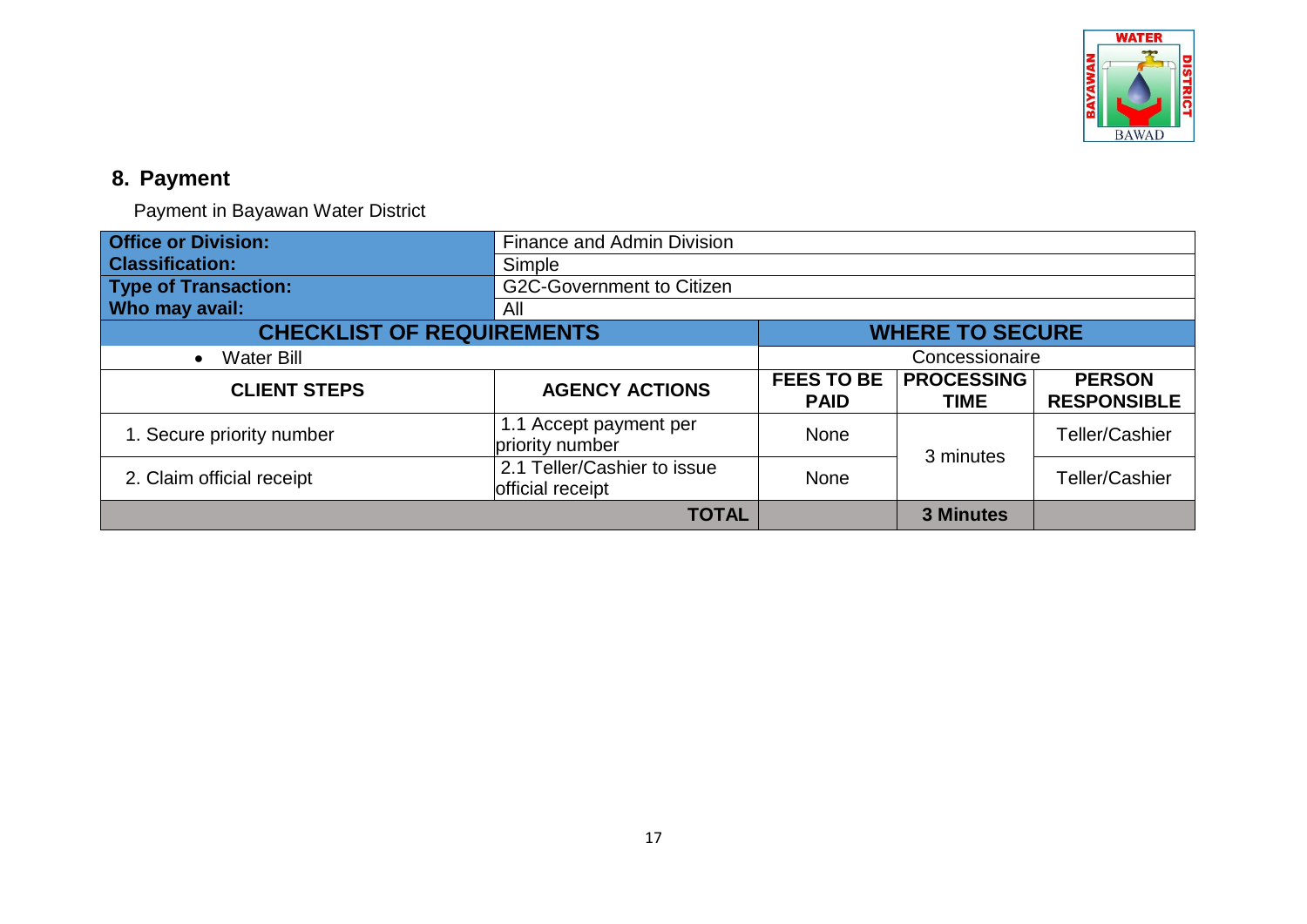

# **BAYAWAN WATER DISTRICT OFFICE INTERNAL SERVICE**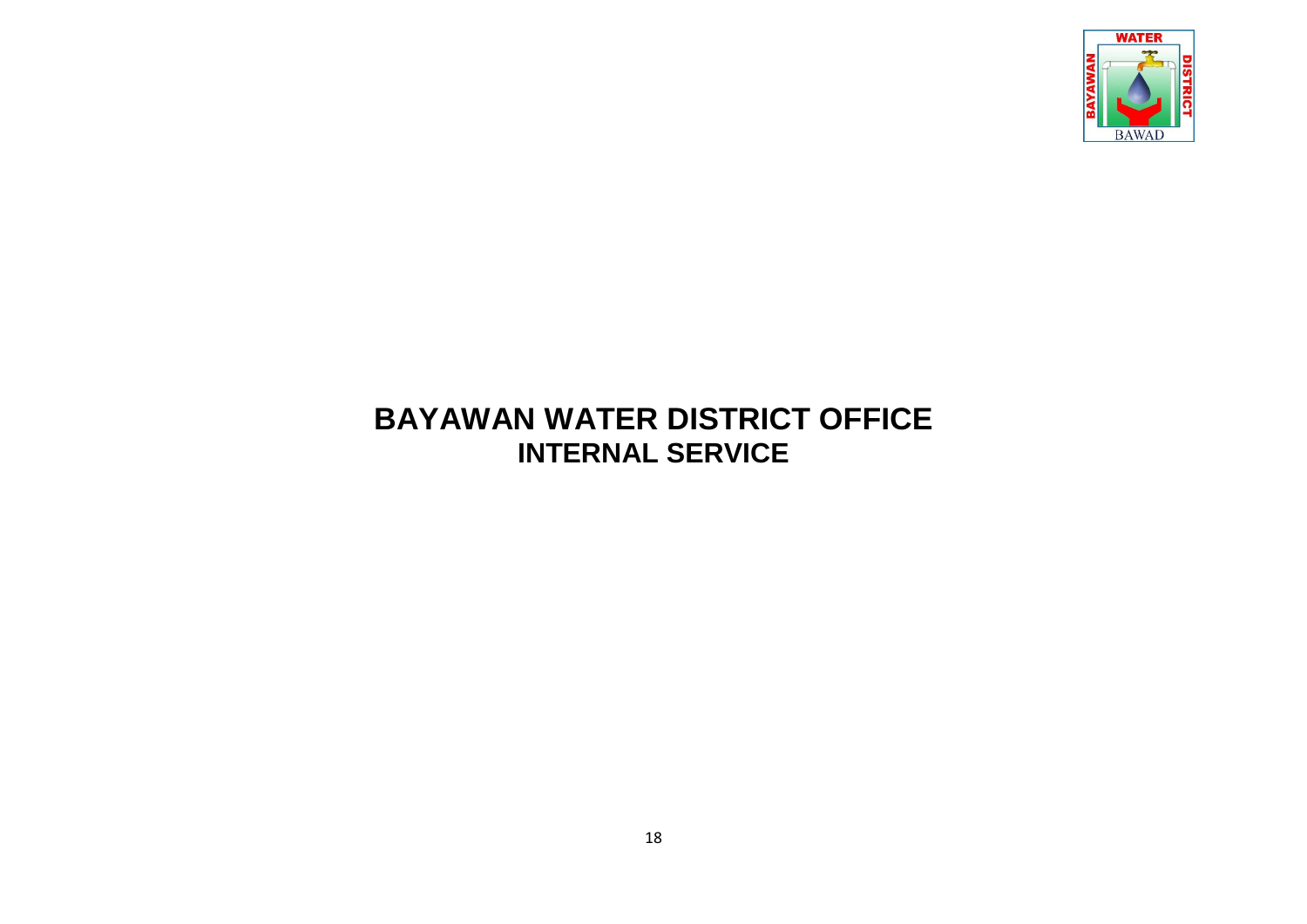

#### **1. Request of Certificate of Employment and Compensation**

Request of Certificate of Employment and Compensation of Employees in Bayawan Water District

| <b>Office or Division:</b>                                                     | <b>Finance and Admin Division</b>                                               |                                  |                                  |                                                       |
|--------------------------------------------------------------------------------|---------------------------------------------------------------------------------|----------------------------------|----------------------------------|-------------------------------------------------------|
| <b>Classification:</b>                                                         | Simple                                                                          |                                  |                                  |                                                       |
| <b>Type of Transaction:</b>                                                    | <b>G2C-Government to Employees</b>                                              |                                  |                                  |                                                       |
| Who may avail:                                                                 | All regular, casual and job order employees of Bayawan Water District           |                                  |                                  |                                                       |
| <b>CHECKLIST OF REQUIREMENTS</b>                                               | <b>WHERE TO SECURE</b>                                                          |                                  |                                  |                                                       |
| <b>Request Form 1</b>                                                          |                                                                                 | <b>HR Section</b>                |                                  |                                                       |
|                                                                                | All regular, casual and job order employees of<br><b>Bayawan Water District</b> |                                  |                                  |                                                       |
| <b>CLIENT STEPS</b>                                                            | <b>AGENCY ACTIONS</b>                                                           | <b>FEES TO BE</b><br><b>PAID</b> | <b>PROCESSING</b><br><b>TIME</b> | <b>PERSON</b><br><b>RESPONSIBLE</b>                   |
| 1. Fill-up Request Form 1                                                      | 1.1 Check duly accomplished<br>form and seek for approval                       | <b>None</b>                      | 3 minutes                        | <b>Human Resource</b><br>Management<br><b>Officer</b> |
| 2. Pay certification fee to teller/cashier                                     | 2.1 Teller/Cashier to issue<br>official receipt                                 | Php 100.00                       | 2 minutes                        | Teller/Cashier                                        |
| 3. Present official receipt to the Human<br><b>Resource Management Officer</b> | 3.1 Produce/Release the<br>requested document                                   | <b>None</b>                      | 15 minutes                       | <b>Human Resource</b><br>Management<br><b>Officer</b> |
|                                                                                | TOTAL                                                                           |                                  | <b>20 Minutes</b>                |                                                       |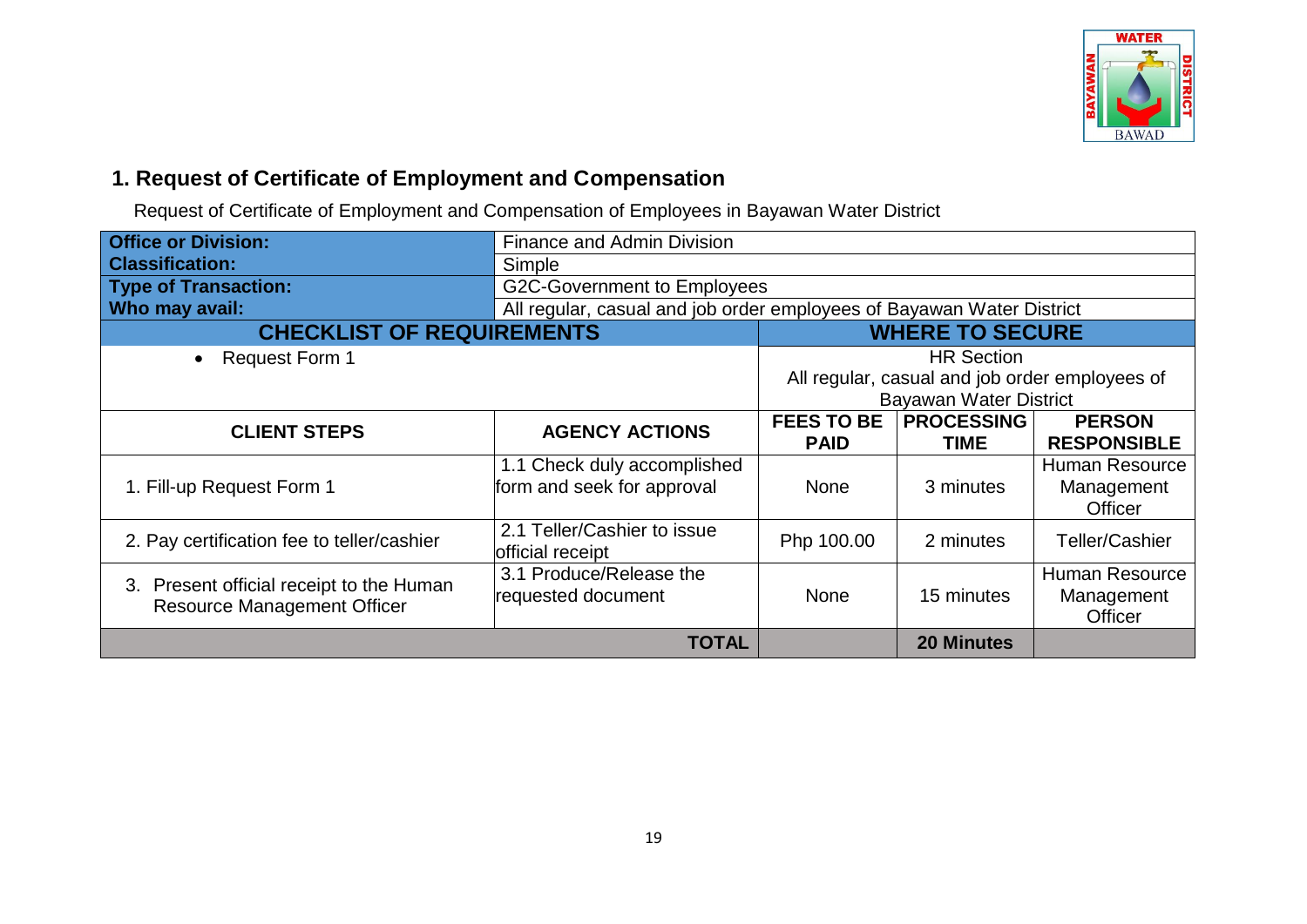

## **2. Request of Certificate of Net Pay**

Request of Certificate of Net Pay of Employees in Bayawan Water District

| <b>Office or Division:</b>       | <b>Finance and Admin Division</b>                                     |                                                |                   |                       |
|----------------------------------|-----------------------------------------------------------------------|------------------------------------------------|-------------------|-----------------------|
| <b>Classification:</b>           | Simple                                                                |                                                |                   |                       |
| <b>Type of Transaction:</b>      | <b>G2C-Government to Employees</b>                                    |                                                |                   |                       |
| Who may avail:                   | All regular, casual and job order employees of Bayawan Water District |                                                |                   |                       |
| <b>CHECKLIST OF REQUIREMENTS</b> | <b>WHERE TO SECURE</b>                                                |                                                |                   |                       |
| • Request Form 2                 |                                                                       | <b>HR Section</b>                              |                   |                       |
|                                  |                                                                       | All regular, casual and job order employees of |                   |                       |
|                                  |                                                                       | Bayawan Water District                         |                   |                       |
| <b>CLIENT STEPS</b>              | <b>AGENCY ACTIONS</b>                                                 | <b>FEES TO BE</b>                              | <b>PROCESSING</b> | <b>PERSON</b>         |
|                                  |                                                                       | <b>PAID</b>                                    | <b>TIME</b>       | <b>RESPONSIBLE</b>    |
|                                  | 1.1 Check duly accomplished                                           |                                                |                   | <b>Human Resource</b> |
|                                  | form and seek for approval                                            | <b>None</b>                                    | 3 minutes         | Management            |
| 1. Fill-up Request Form 2        |                                                                       |                                                |                   | <b>Officer</b>        |
|                                  | 1.1 Produce/Release the                                               |                                                |                   | <b>Human Resource</b> |
|                                  | requested document                                                    | <b>None</b>                                    | 15 minutes        | Management            |
|                                  |                                                                       |                                                |                   | Officer               |
|                                  | <b>TOTAL</b>                                                          |                                                | <b>18 Minutes</b> |                       |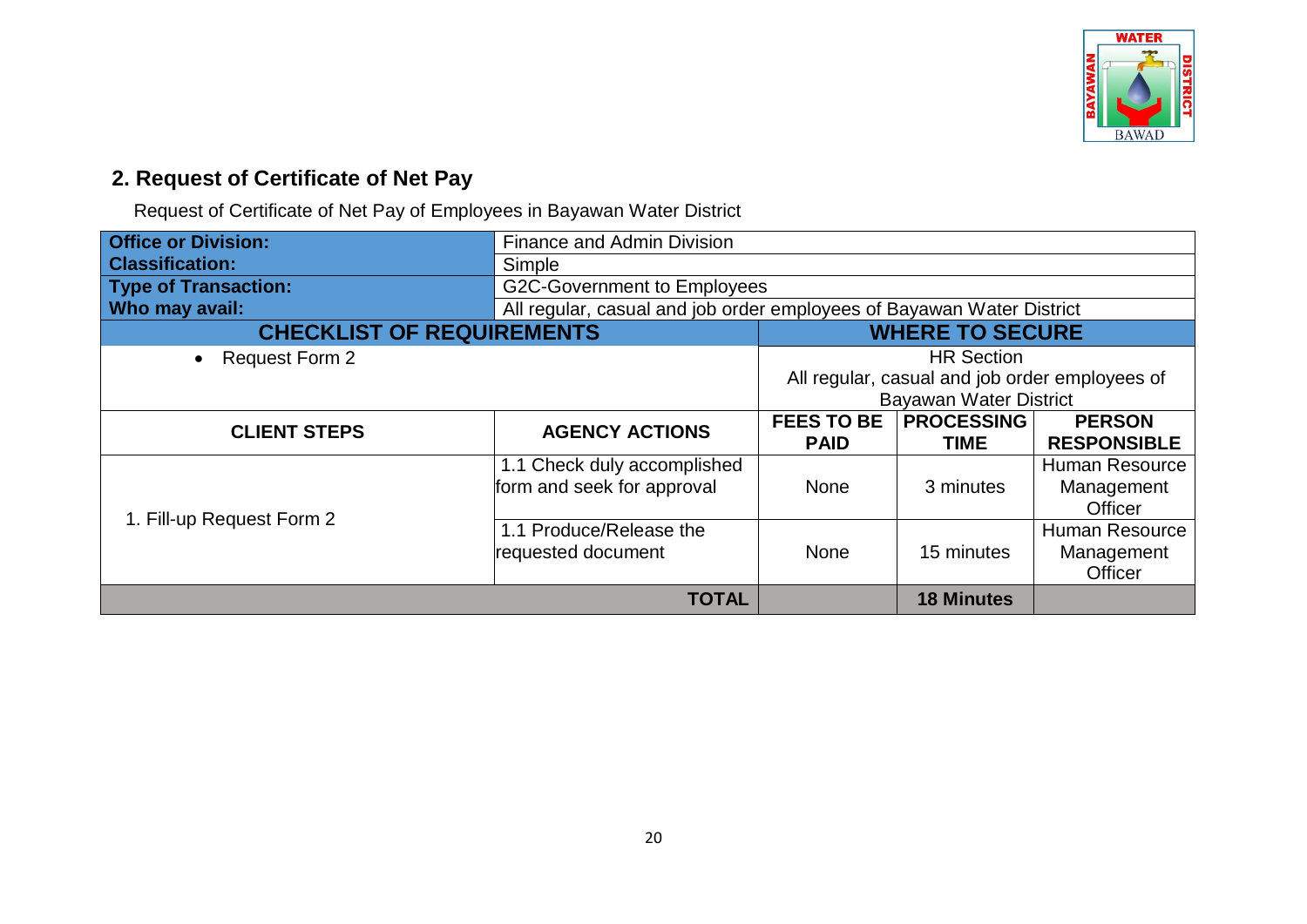

| <b>FEEDBACK AND COMPLAINTS MECHANISM</b>      |                                                     |  |  |  |
|-----------------------------------------------|-----------------------------------------------------|--|--|--|
| How to send a feedback                        | Answer the feedback form in the Customer Service    |  |  |  |
|                                               | Area and put it in the feedback and complaints      |  |  |  |
|                                               | drop box.                                           |  |  |  |
| How feedback is processed                     | The admin verifies the nature of queries and        |  |  |  |
|                                               | feedback within one working day. Each feedback is   |  |  |  |
|                                               | recorded for the Client/Citizen Satisfaction Result |  |  |  |
|                                               | of the agency.                                      |  |  |  |
|                                               | For follow-ups or queries, the contact information  |  |  |  |
|                                               | are as follows:                                     |  |  |  |
|                                               | bayawanwaterdistrict@yahoo.com                      |  |  |  |
|                                               | (035) 430-0361                                      |  |  |  |
| How to file a complaint                       | Answer the feedback form in the Customer Service    |  |  |  |
|                                               | Area and put it in the feedback and complaints      |  |  |  |
|                                               | drop box.                                           |  |  |  |
| How complaints are processed                  | Complaints are forwarded to divisions / offices who |  |  |  |
|                                               | are required to answer within three (3) days from   |  |  |  |
|                                               | receipt of complaint /feedback.                     |  |  |  |
|                                               | Answers to complaint / feedback are relayed to the  |  |  |  |
|                                               | lcitizen.                                           |  |  |  |
|                                               |                                                     |  |  |  |
|                                               | For follow-ups or queries, the contact information  |  |  |  |
|                                               | are as follows:                                     |  |  |  |
|                                               | bayawanwaterdistrict@yahoo.com                      |  |  |  |
|                                               | (035) 430-0361                                      |  |  |  |
| Contact information of Bayawan Water District | bayawanwaterdistrict@yahoo.com                      |  |  |  |
|                                               | (035) 430-0361                                      |  |  |  |